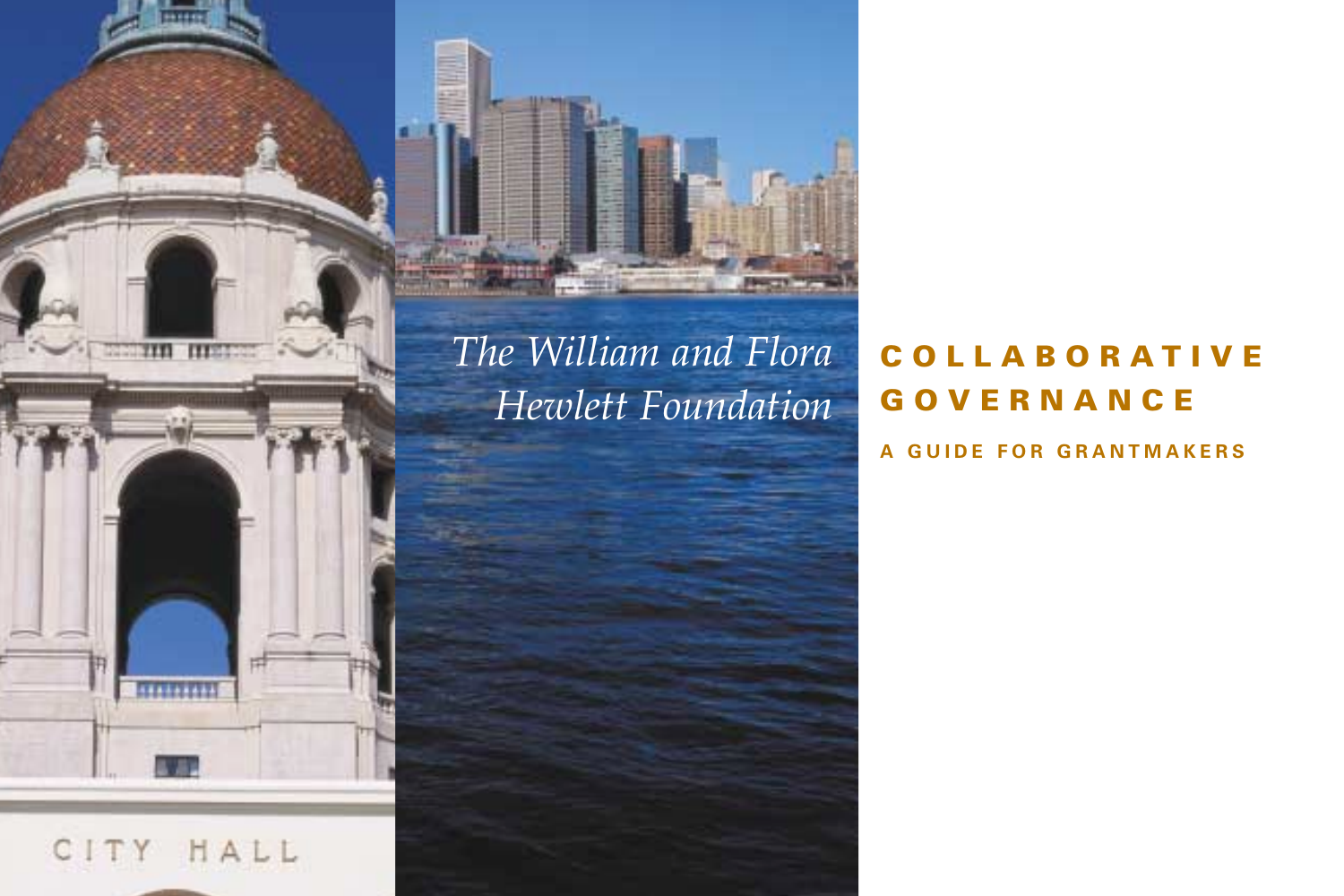*Collaborative Governance*

*A Guide for Grantmakers*

*Doug Henton and John Melville, Collaborative Economics* with *Terry Amsler and Malka Kopell, The William and Flora Hewlett Foundation*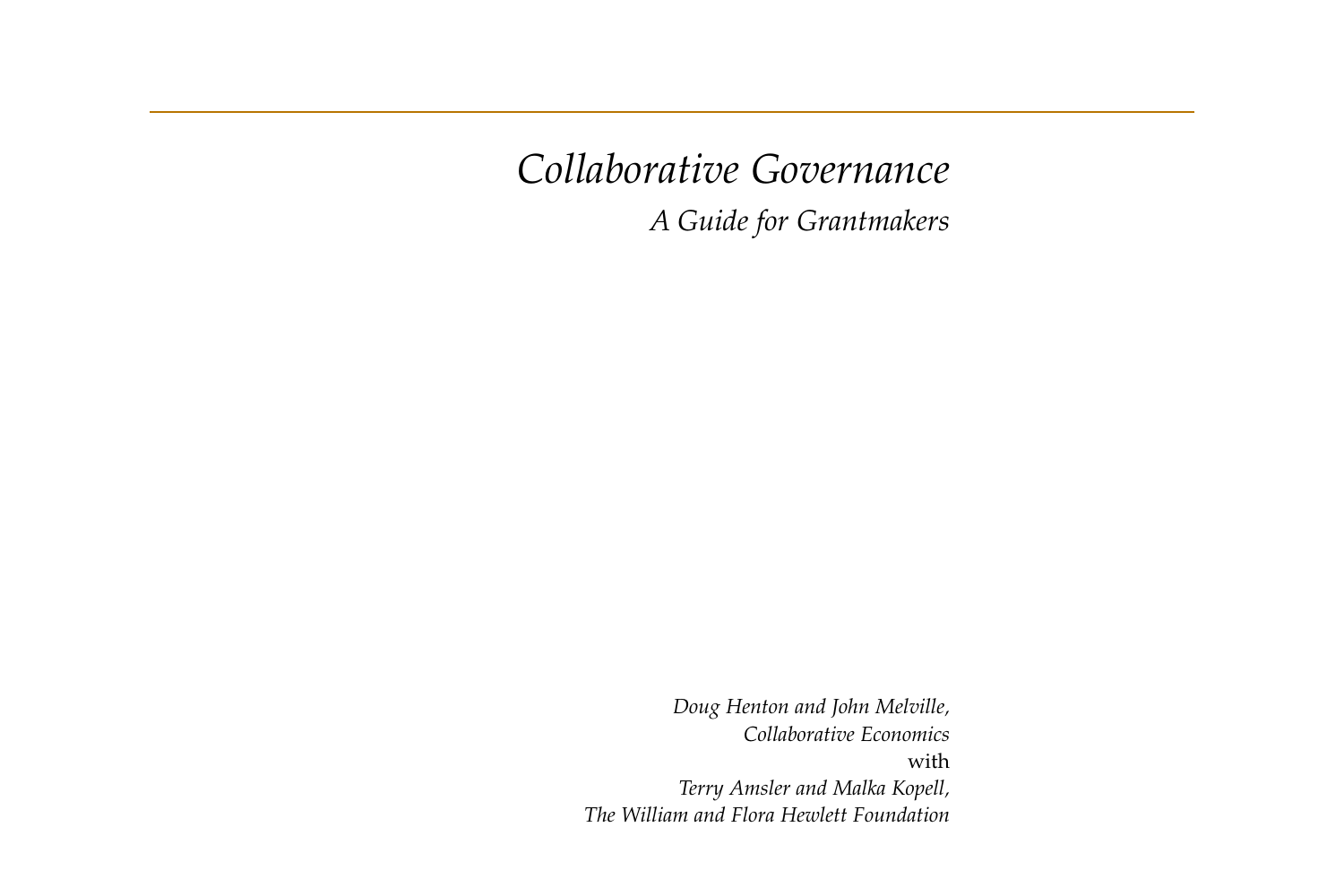Although collaborative governance's visibility and popularity is growing, it wasn't invented yesterday. We would like to thank all the funders, practitioners, and scholars who led (and continue to lead) the way. Thanks also to Philanthropy for Active Civic Engagement and the Funders' Committee for Civic Participation for facilitating discussions on this topic, and to Martha McCoy and Pat Scully for commenting on the draft. Special thanks to Michael Falcone for editing assistance.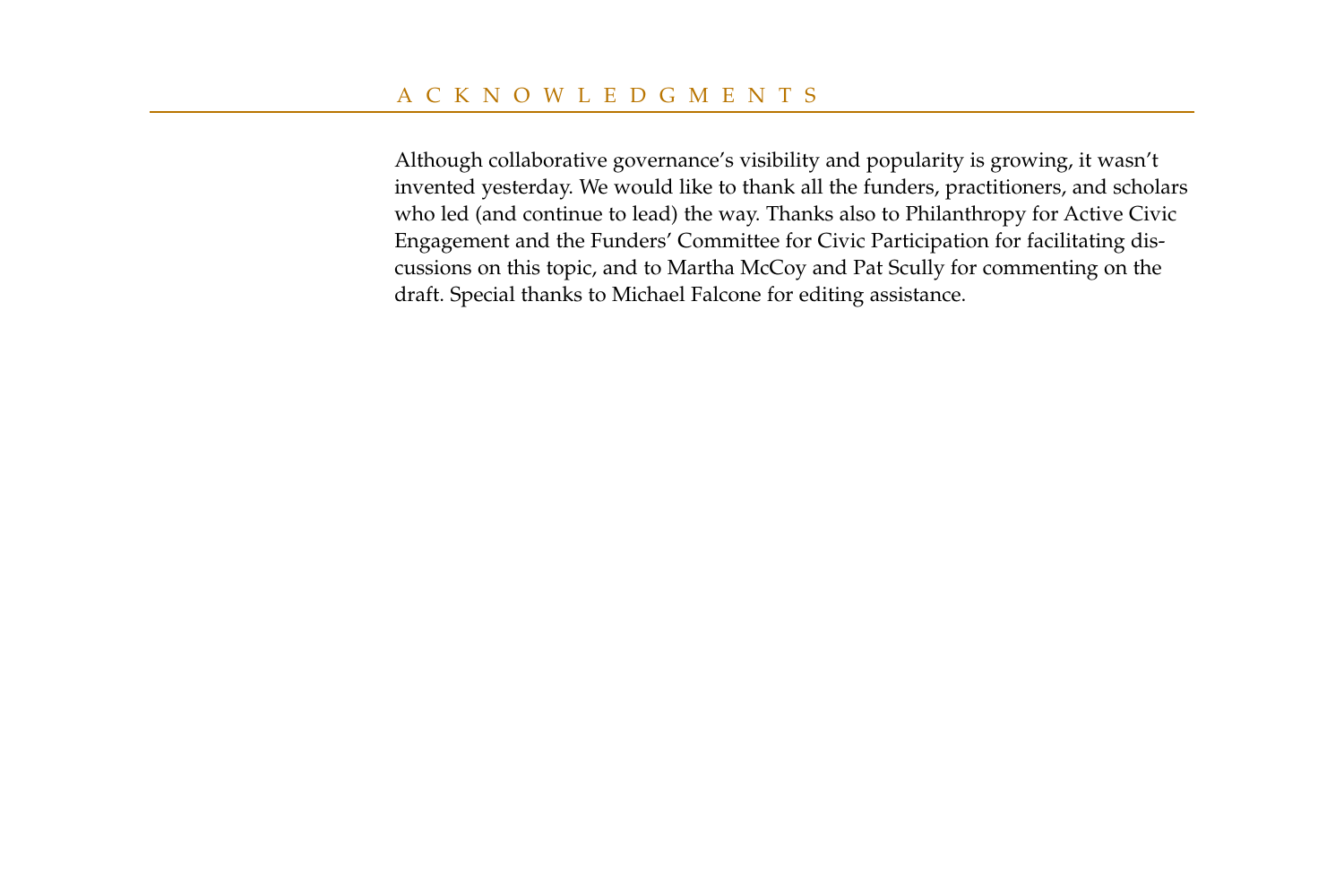Olving the most vexing problems that philanthropists address—from improving environmental quality to providing a quality education and strengthening disadvantaged neighborhoods—requires the collaboration and resources of m olving the most vexing problems that philanthropists address—from improving environmental quality to providing a quality education and strengthening disadvantaged neighborhoods—requires the collaboration and resources of many difindividuals.

The William and Flora Hewlett Foundation has supported the theory and practice of collaborative problem solving and consensus building across sectors. This work takes a variety of forms, including deliberation and dialogue, collaborations between government and organizations, and public dispute resolution processes. Particularly important are efforts to strengthen civic and political engagement among those whose voices have often been absent from public decisionmaking.

This is the third of three guides commissioned by the Hewlett Foundation to share lessons learned from its twenty years of funding conflict resolution and public participation. The first two publications focus on conflict resolution and collaborative process in the fields of environmental protection and community development. This third guide highlights the emerging area of collaborative governance, which applies across a range of social and political problems.

We hope that grantmakers will consider the possibilities of applying these approaches in their own work.

> *— Paul Brest, President The William and Flora Hewlett Foundation*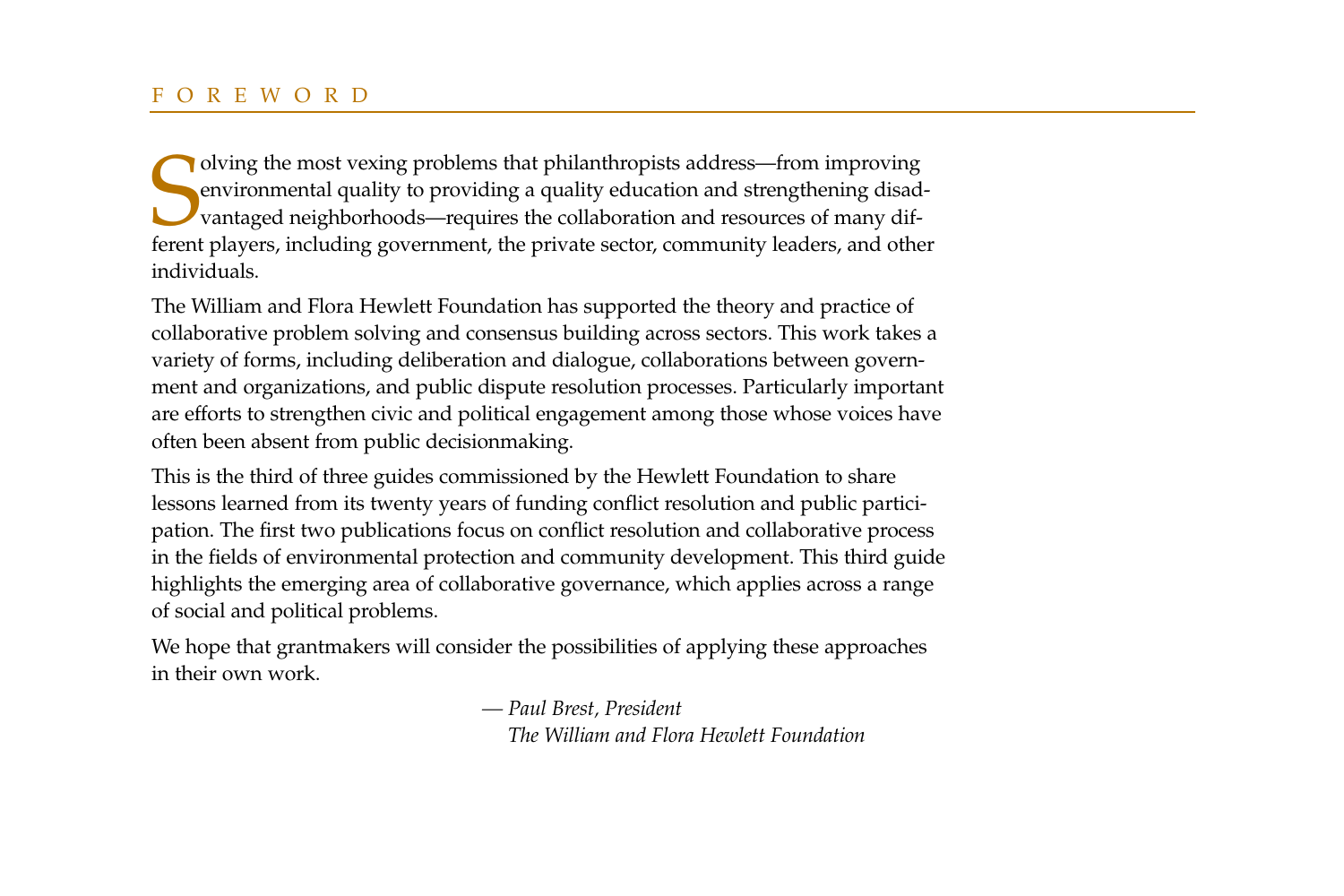# CONTENTS

## *Introduction 1*

*The changing relationship between citizens and government. The emergence of collaborative governance: what it is and why it's important to grantmakers.*

## *How Collaborative Governance Works 9*

*Categories and qualities of collaborative governance and civic engagement. Examples of collaborative governance in action. A framework for understanding tools and approaches.*

*What Grantmakers Can Do 25 Suggestions for funders about helping communities design effective collaborative governance.*

# *References and Resources 32*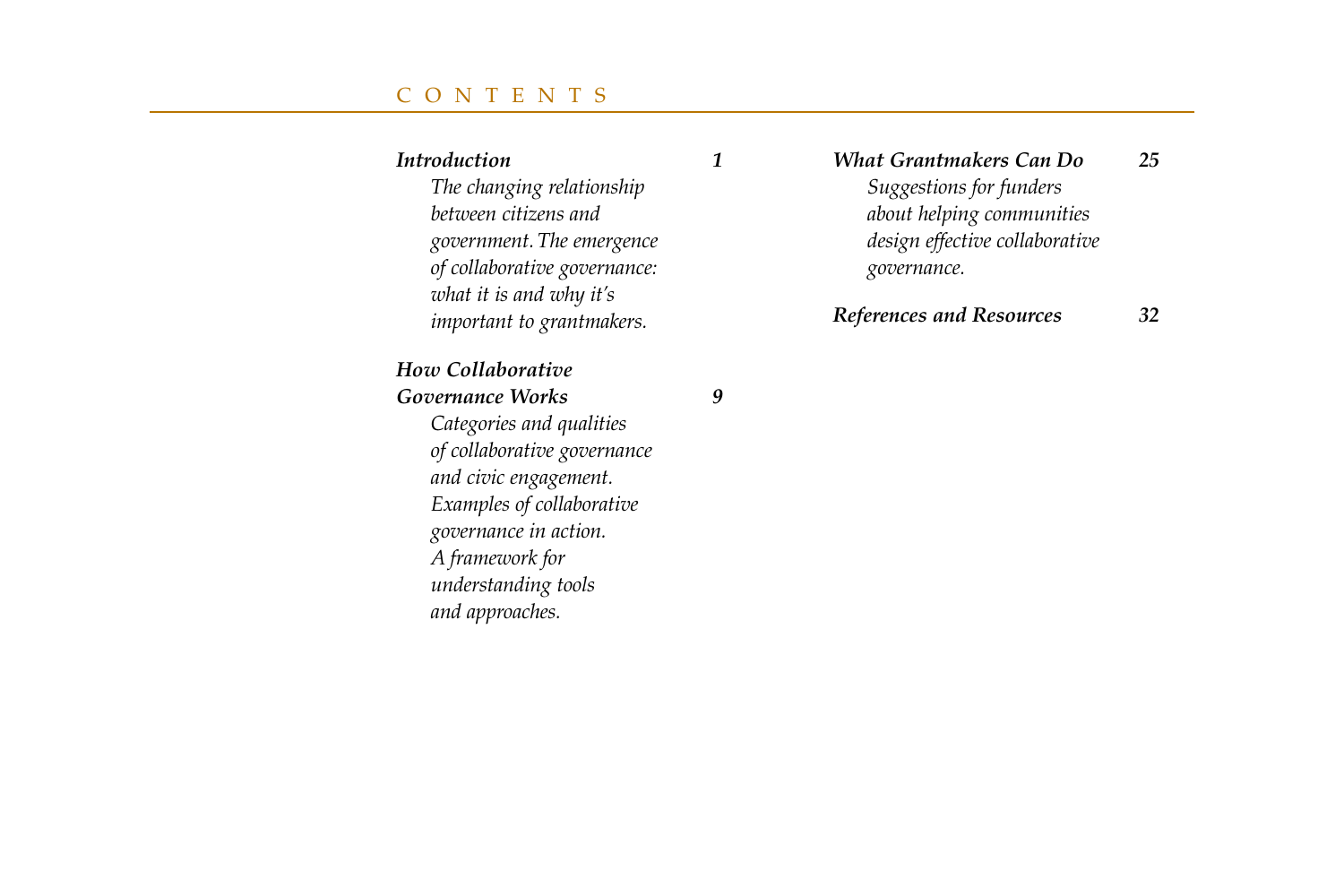*"Collaborative Governance is a new level of social/political engagement."*

*—Frank and Denie S. Weil*

This guide focuses on collaborative governance, an emerging set of concepts<br>and practices that offer prescriptions for inclusive, deliberative, and often c<br>sensus-oriented approaches to planning, problem solving, and polic and practices that offer prescriptions for inclusive, deliberative, and often consensus-oriented approaches to planning, problem solving, and policymaking. Collaborative governance typically describes those processes in which government actors are participants and/or objects of the processes.

Here is how Frank and Denie S. Weil, program benefactors of the Weil Program on Collaborative Governance at the John F. Kennedy School of Government at Harvard University, describe this field: "The essence of Collaborative Governance is a new level of social/political engagement between and among the several sectors of society that constitutes a more effective way to address many of modern societies' needs beyond anything that the several sectors have heretofore been able to achieve on their own."

This guide attempts to focus on the following questions:

- What are the characteristics of collaborative governance and what is the current status of these ideas-in-action?
- What specific case examples can illuminate these experiences and lessons learned?

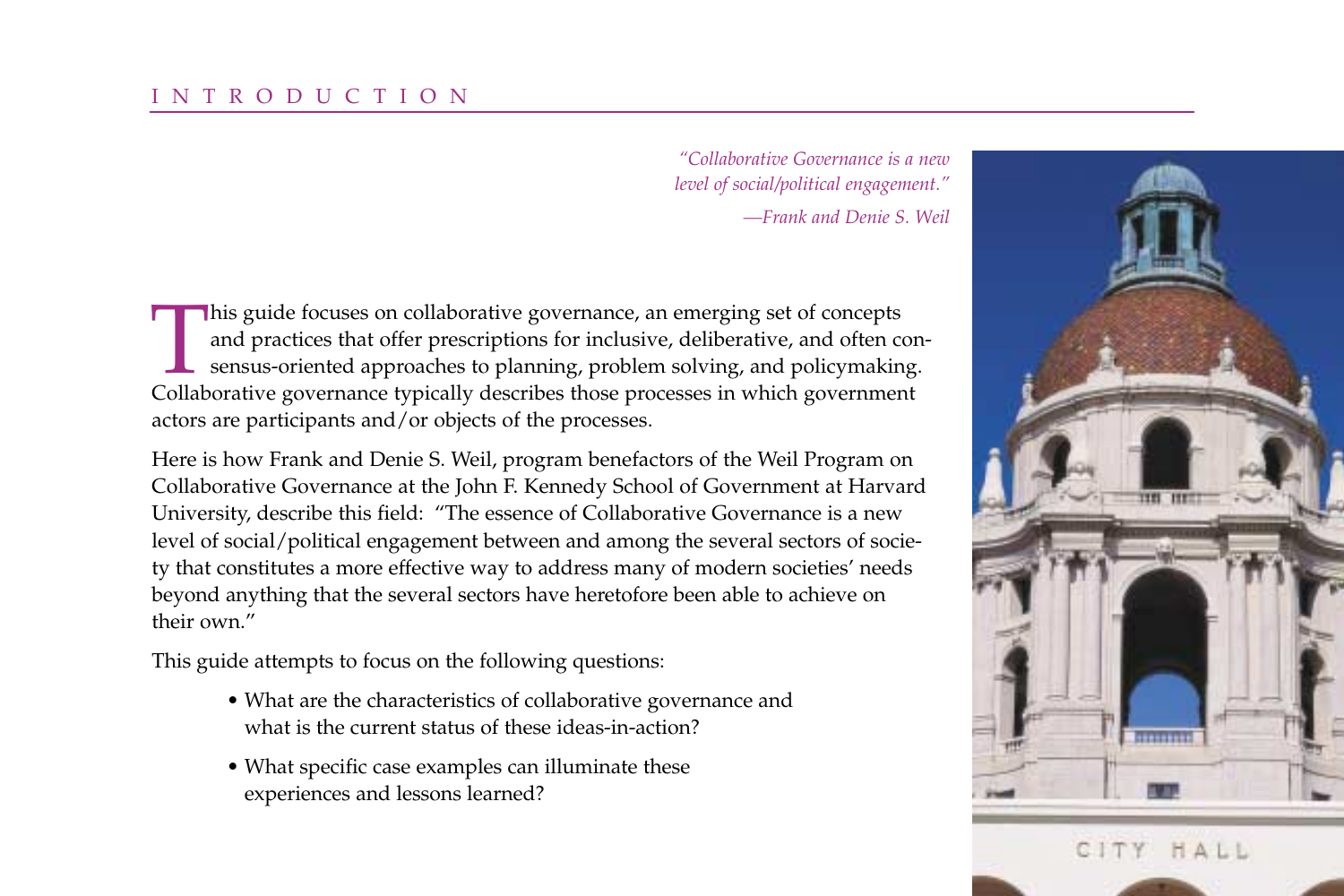# INTRODUCTION

- What are some priority areas for further study, experimentation, and assessment in order to advance the knowledge and practice of collaborative governance?
- What guidance can we give to funders interested in this emerging field that could inform their own grantmaking?

#### **What Is Collaborative Governance?**

- Thousands of residents gather in 21st Century Town Meetings,<sup>®</sup> using new electronic tools to design the future of lower Manhattan after September 11, 2001.
- The Governor of Oregon works with local residents and other stakeholders to develop community strategies through a collaborative problem solving process called Oregon Solutions.
- In Delaware, a mediated dispute-resolution process helps environmental groups, corporations, and the government reach an agreement on how to regulate use of the state's coastal areas.
- Tens of thousands of citizens\* actively participate in a multiyear process to create and implement a new land use vision for Utah.
- In Hartford, Connecticut, representatives from 29 municipalities and the state government work together to negotiate a compact to provide affordable housing to low- and middle-income residents.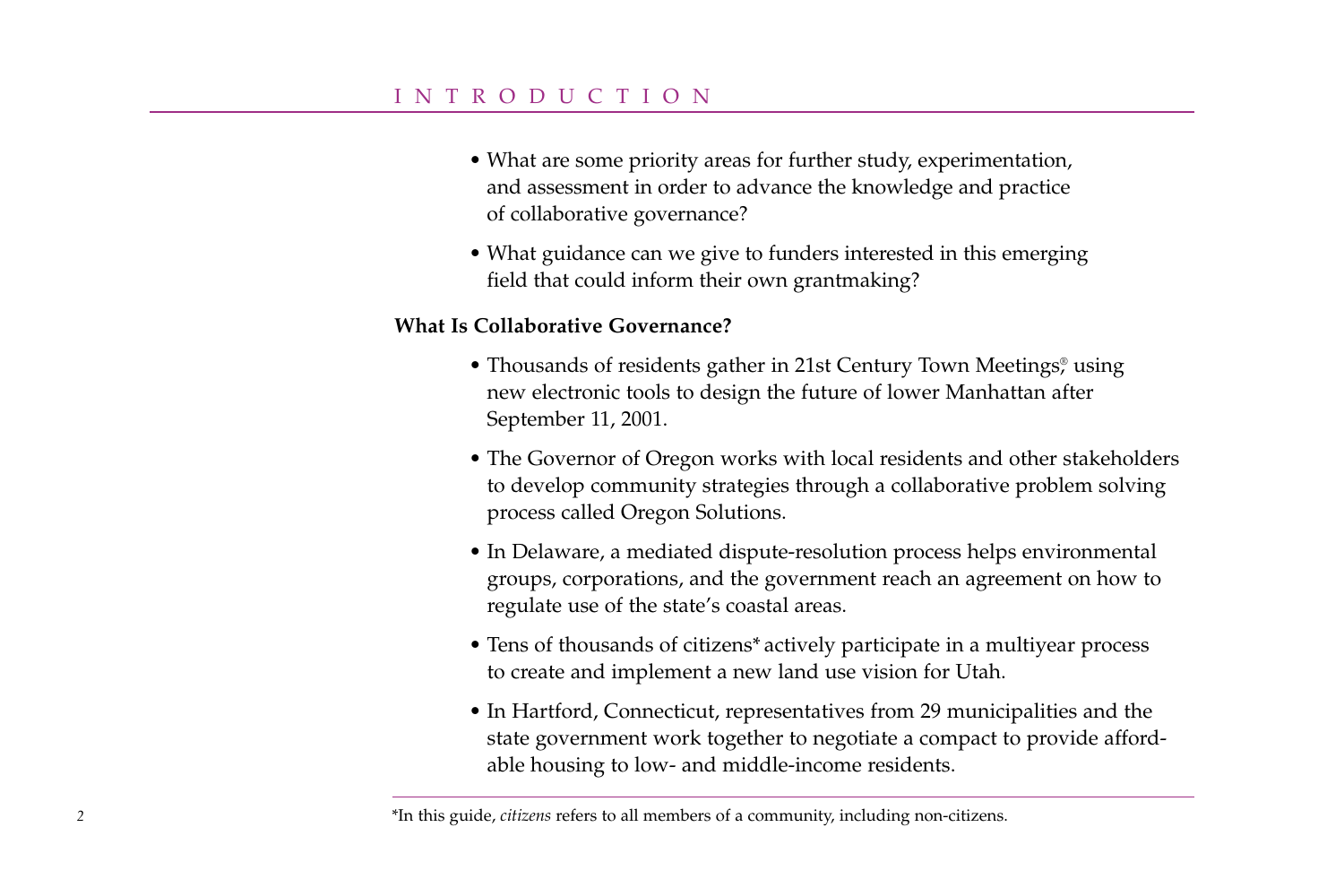# INTRODUCTION

- A group of ranchers, farmers, and environmentalists in Montana successfully resolve a long-standing dispute over instream uses of water in the state through a mediated, consensus-based process.
- Citizens in Rochester, New York, participate in planning and budgeting to develop capacity at the neighborhood level.

What these different activities have in common is that they are all part of an emerging movement across America toward collaborative governance. This movement actively engages citizens through the tools of dialogue and deliberation, community problem solving, and multi-stakeholder dispute resolution to inform and shape public decisions and policy.

Collaborative governance combines two basic concepts:

- **Collaborative:** To co-labor, to cooperate to achieve common goals working across boundaries in multi-sector relationships. Cooperation is based on the value of reciprocity.
- **Governance:** To steer the process that influences decisions and actions within the private, public, and civic sectors.

Although government plays a role in governance, it is not the only player. Collaborative governance is about the process of engaging citizens in making decisions in more inclusive ways.

# **Why Is Collaborative Governance Important to Grantmakers?**

Most grantmakers—indeed most people who work to make change in the world— *<sup>3</sup>*

*Collaborative governance is about engaging citizens in making decisions in more inclusive ways.*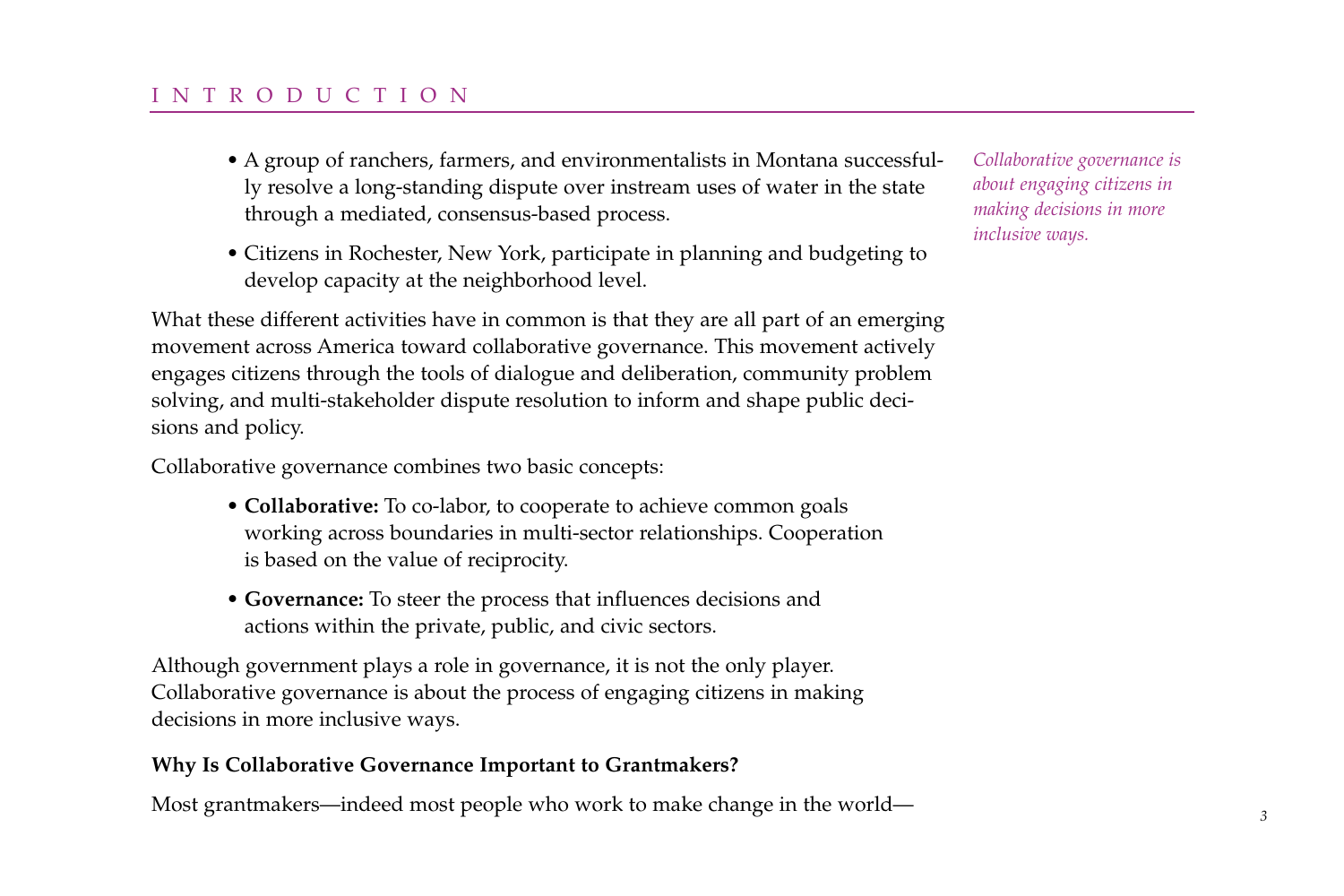*Grantmakers are interested in collaborative governance not only as an end in itself, but also as a means to an end.*

don't think of collaborative governance as their goal. Most grantmakers are trying to solve problems within specific issue areas and/or specific places. Achieving workable and sustainable solutions is difficult, given conditions such as multiple and diverse constituencies, battling and often inadequately informed stakeholders, mistrust across the board, and the resulting inaction and gridlock.

When asked to raise taxes for education, transportation, or health and human services, voters often say no. When asked to support affordable housing development or regulations to improve environmental quality, businesses often say no. When asked to contribute resources—whether time, money, political power, or expertise—to invest in the future, everyone asks "Why should I?"

This interest in solving problems and generating change within and among multiple sectors, polities, and populations is one driver of grantmakers' emerging interest in collaborative governance—not only as an end in itself, but also as a means to an end. In addition, interest in collaborative governance is driven by a concern for better informed and more engaged citizens, greater inclusivity in decisionmaking, more stakeholder involvement in community partnerships, improved methods and quality of deliberation, and greater accountability and trust in government. Certainly the growing alienation from the political process and the mistrust of local, state, and national governments by the public bode ill for the future of democracy.

Many funders hope that citizen participation in public decisions and policymaking and the transparency and accountability that can result—will contribute to public confidence in government and the public's willingness to expand its "comfort zone" for new solutions and policy directions in which government plays a part. Although the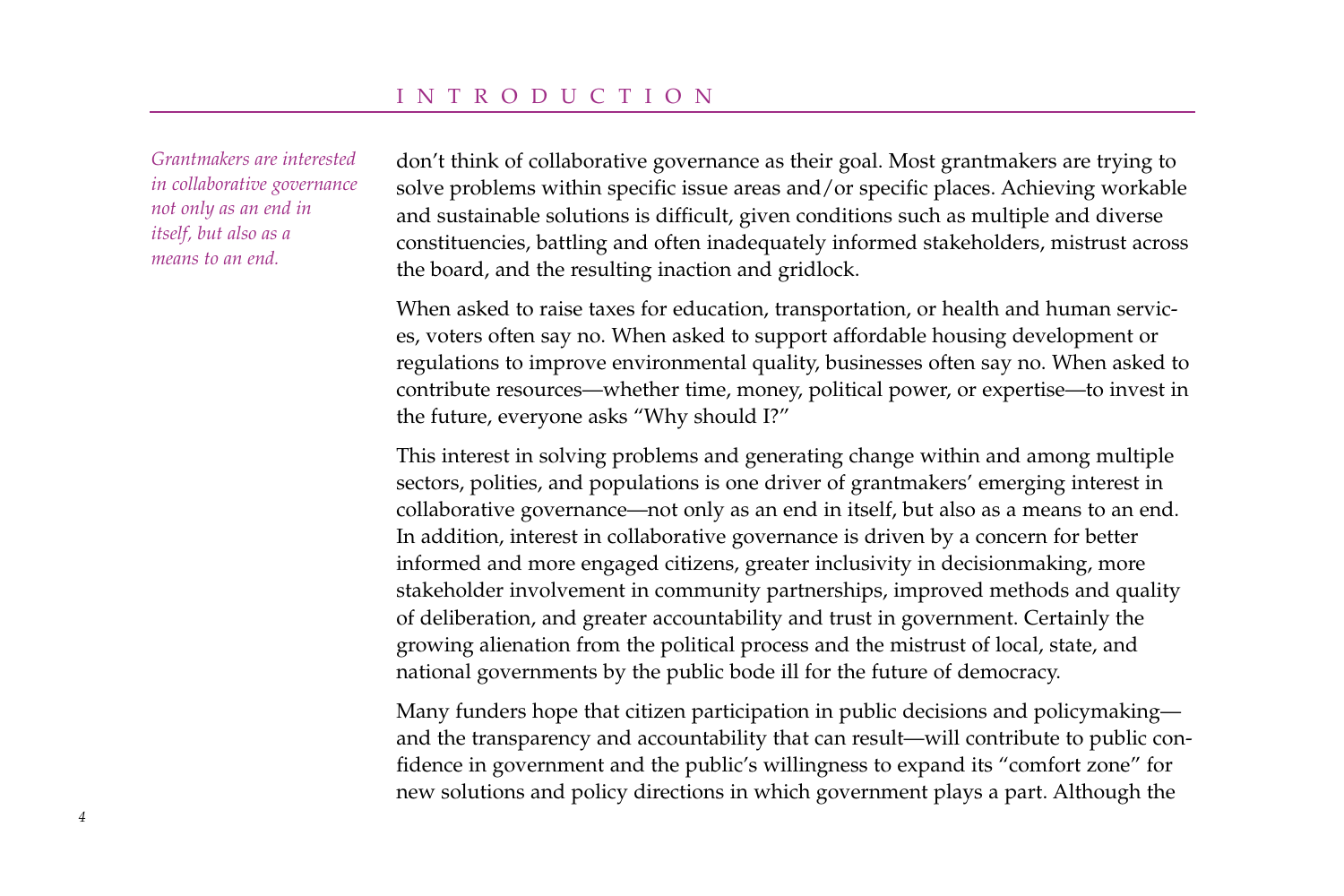# INTRODUCTION

language of collaborative governance may be new, it builds on prior work and the current activity in a number of areas.

## **Collaborative Governance Promotes More Effective Civic Engagement**

Grantmakers who want to learn about the tools of collaborative governance because of their interest in civic engagement will find that there are unique and important opportunities to promote deeper and more sustained forms of civic engagement using collaborative governance approaches. John Gaventa of the Participation Group at the Institute for Development Studies, writing in the *National Civic Review*, describes the challenges of these new forms of participation:

On the one hand, attention must be given to strengthening the capacity of local citizens to exercise voice; at the same time, voice without responsiveness simply builds frustration. There is also the need to build and support the capacity of local governments and representatives to be responsive to community participants, and to learn how to change their roles, attitudes, and behaviors in the new environment.

Collaborative governance presents a promising holistic approach to civic engagement and public participation. It also provides an opportunity to embed governance systems and institutions with greater levels of transparency, accountability, and legitimacy.

This guide provides advice on how grantmakers can make civic engagement more effective, authentic, and sustaining through collaborative governance practices.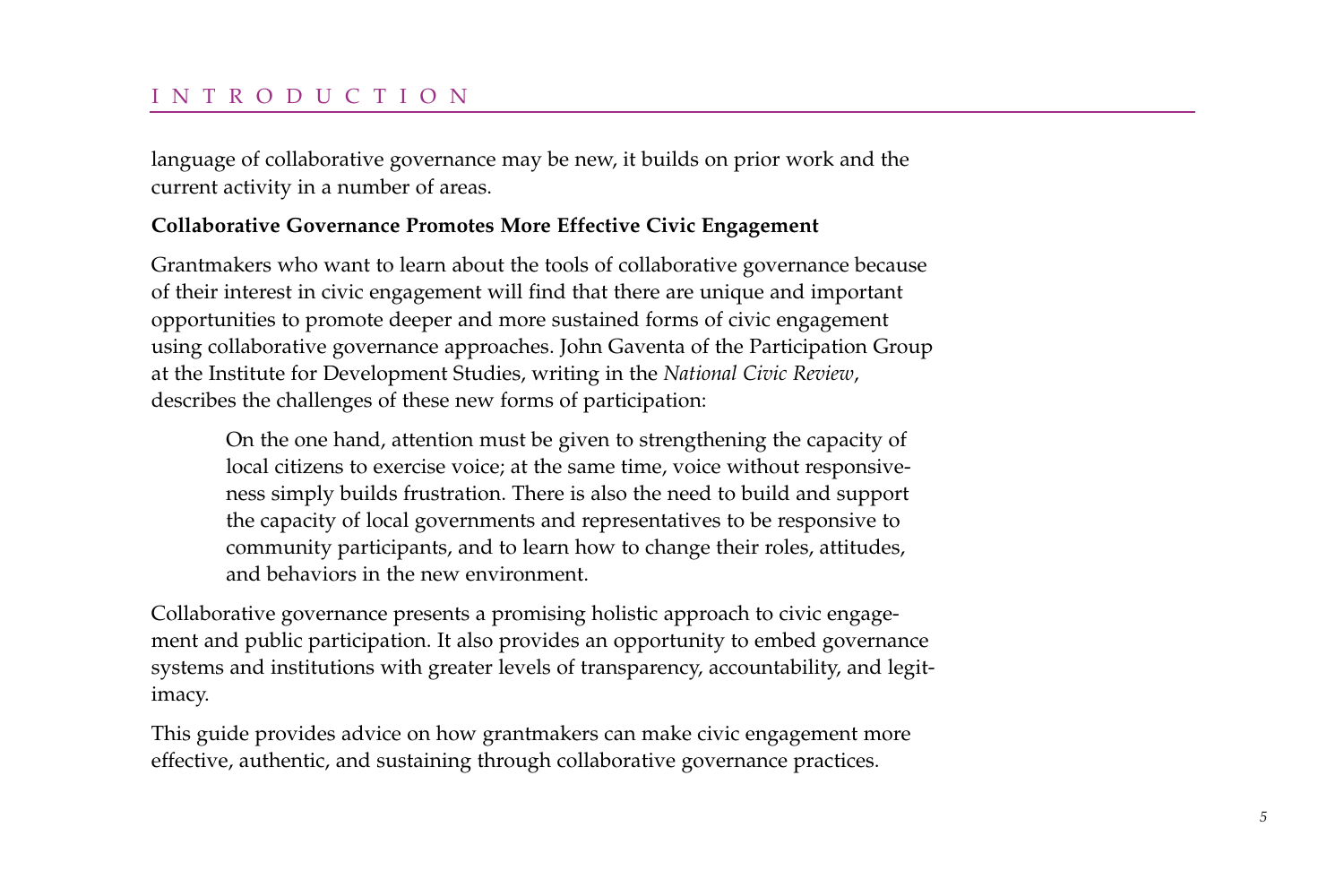*"Perhaps our institutions created in democratic countries during the nineteenth and twentieth century are no longer adequate. If so, then democracies will need to create new institutions to supplement the old."*

> *—Robert Dahl,*  On Democracy

#### **Why Collaborative Governance Is Emerging: Some Claims and Concepts**

Why is the field of collaborative governance emerging today? At the most fundamental level, existing institutions cannot meet the rising aspirations and desires of residents. Traditional government structures, designed for an earlier era, are simply not adequate for the complex challenges of our modern economy and society.

Too often, community challenges and conflicts result in gridlock because of this lack of effective problem solving capacity. Business-as-usual, top-down approaches and interest group bargaining often fail to deliver effective responses to our more pressing problems. Citizens are increasingly frustrated with the inability of government to function effectively.

Earlier approaches were based on command-and-control "machine models" more appropriate for an industrial age. In the information age, we need new approaches to deal with rapid change and complexity. Consider the following:

- Information is now more directly accessible, challenging the role of experts. Top-down approaches are not as effective, as citizens seek to be included. People demand more control over their own lives in an increasingly fastpaced world.
- Change requires more flexible approaches based on greater responsiveness and rapid learning. New participatory approaches that provide more effective and innovative solutions are emerging based on deliberation, collaboration, and consensus building.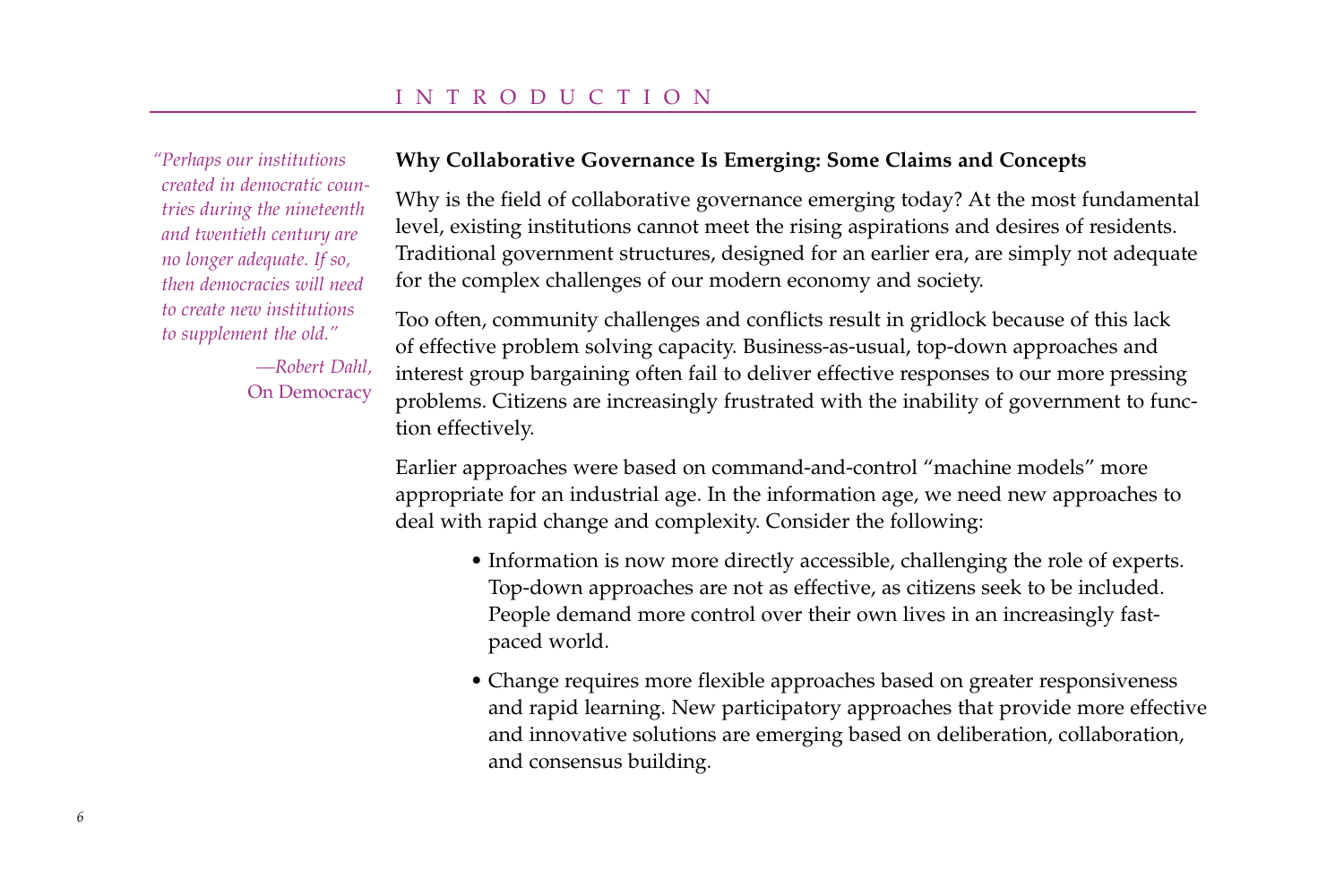# INTRODUCTION

• The command-and-control approach is limited when there is underlying, ingrained conflict among stakeholders. Mechanisms are needed to surface and manage conflicts so as to remove the barriers to effective problem solving.

Something even more fundamental appears to be happening in response to this changing environment. As Robert Axelrod and Michael Cohen point out in *Harnessing Complexity*:

> Recently, there has been increasing dissatisfaction with the cost of the industrial mode of thinking and action. Its impersonality and rigidity are frustrating. Its slowness and inability to adjust to changing circumstances and local conditions have become obvious.

> With the advent of the Information Age, the bottom-up style of thinking associated with Complex Adaptive Systems may well become a greater part of people's understanding of how economic, social, and political processes actually function and change.

The need for collaborative governance emerges as some of the basic premises of the industrial mode of thought become less evident. The legitimacy associated with traditional and bureaucratic authority is weakened as the inherent value of hierarchy is questioned. Instead, people are becoming more comfortable with the ideas of adaptation, experimentation, and decentralization.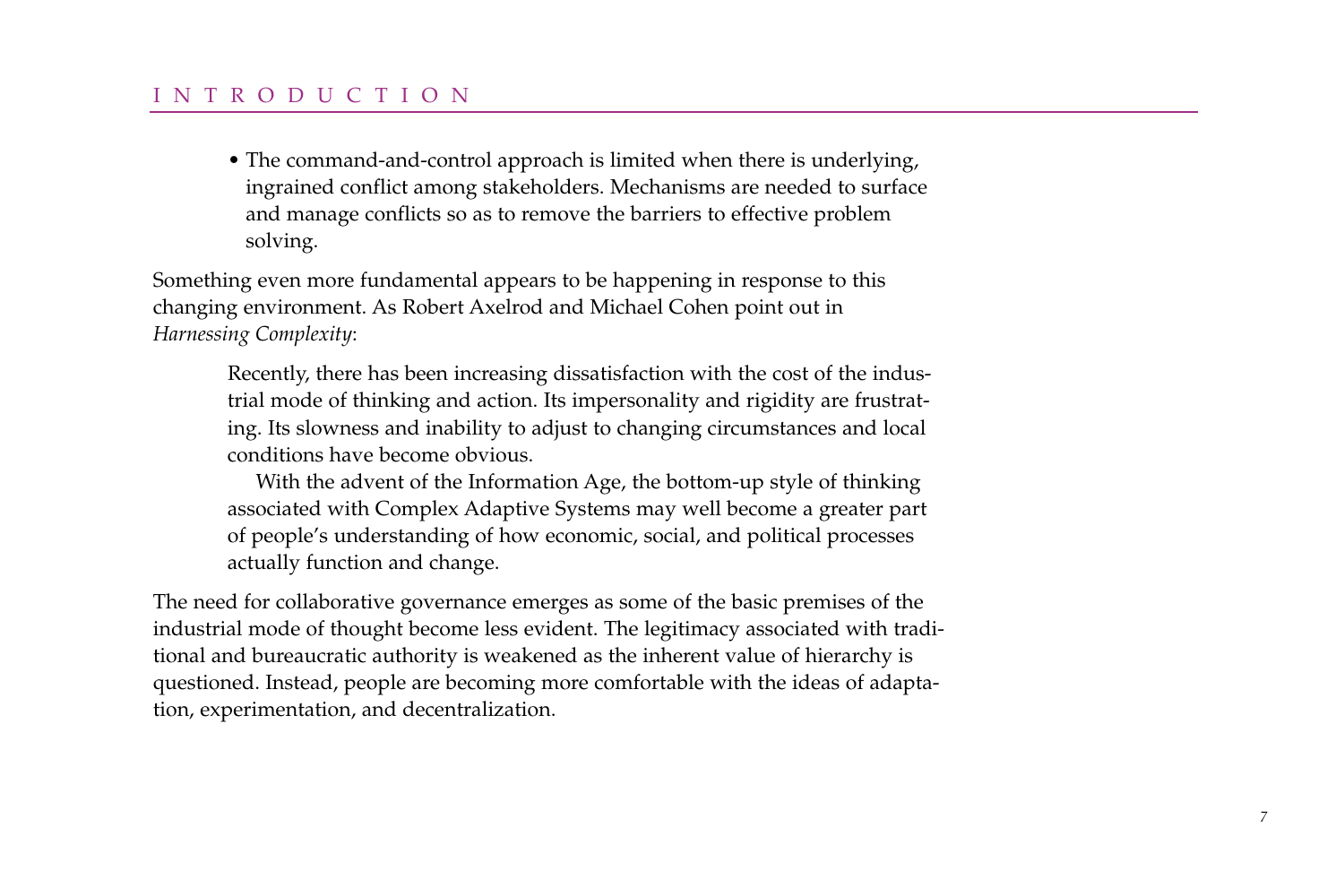*Collaborative governance solutions are often better supported and more likely to be realized.*

#### **Collaborative Governance and Complex Adaptive Systems**

Collaborative governance is a complex adaptive system that is emerging to meet these new requirements for solving public problems. As described by Judith Innes and David Booher in the journal *Planning Theory and Practice:*

Governance is no longer about government but now involves fluid action and power distributed widely in society . . . Effective participation requires a systems perspective that supports and builds on the interactions among public sector agencies, non-profits, business organizations, advocacy groups, and foundations which make up the complex evolving reality of contemporary society.

A complex adaptive system continually selects from a variety of strategies to achieve desired outcomes as a result of trial-and-error learning through the interaction of individuals and organizations. Likewise, in collaborative governance, individuals and organizations use trial-and-error learning to set agendas and make decisions. Rather than attempting to achieve goals that come from a top-down authority, participants achieve desired outcomes in a more bottom-up manner, as the result of deliberation and their own selection of strategies. Citizens rather than experts play a direct role in helping to guide decentralized decisionmaking, and the solutions reached are often better supported and more likely to be realized.

The next section categorizes different forms of collaborative governance and provides real-world examples so that funders can better evaluate their grantmaking and decide which form might be most appropriate for a specific problem.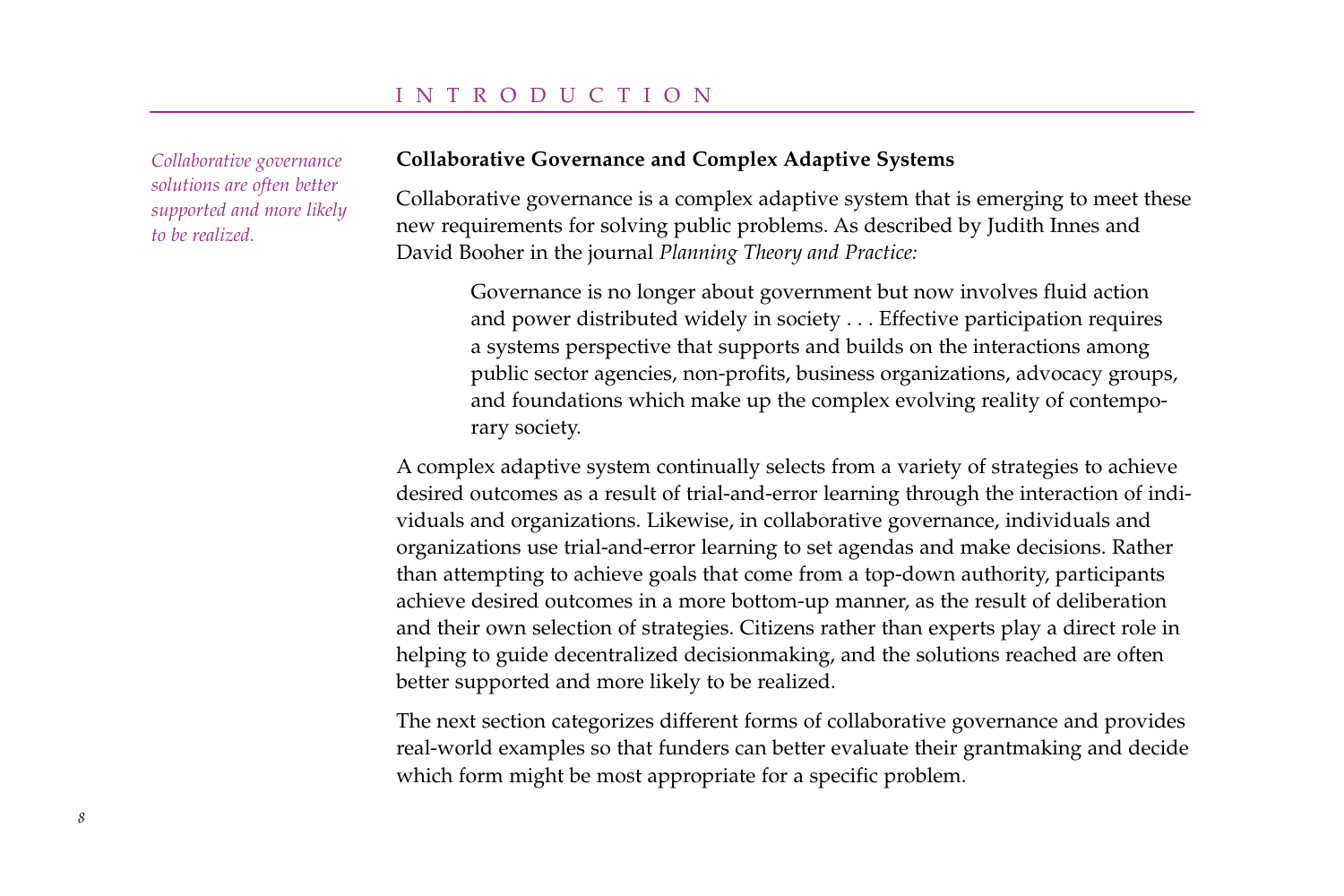# **How Collaborative Governance Works**

# *Categories of Collaborative Governance*

Itizens, government, the private sector, and other interests can all take part<br>in collaborative governance. The variety of forms the process can take, the<br>range and scope of participation, and the many direct and indirect in collaborative governance. The variety of forms the process can take, the range and scope of participation, and the many direct and indirect connections between talk and specific action make categorizing practice difficult.

Nevertheless, in order to help grantmakers better distinguish among the many different approaches, we have identified three general categories of collaborative governance and have described some of the characteristics and uses of each. The distinctions are not meant to be definitive—categories often blur—but grantmakers can use them as a general guide to collaborative governance approaches.

Because we believe an essential quality of collaborative governance is the involvement of some government actor, we have not included a large array of participatory and deliberative forms that may provide the opportunity for dialogue and community conversations but do not anticipate impacts on public decisionmaking.

The three categories are described on the following pages, with specific examples of each.

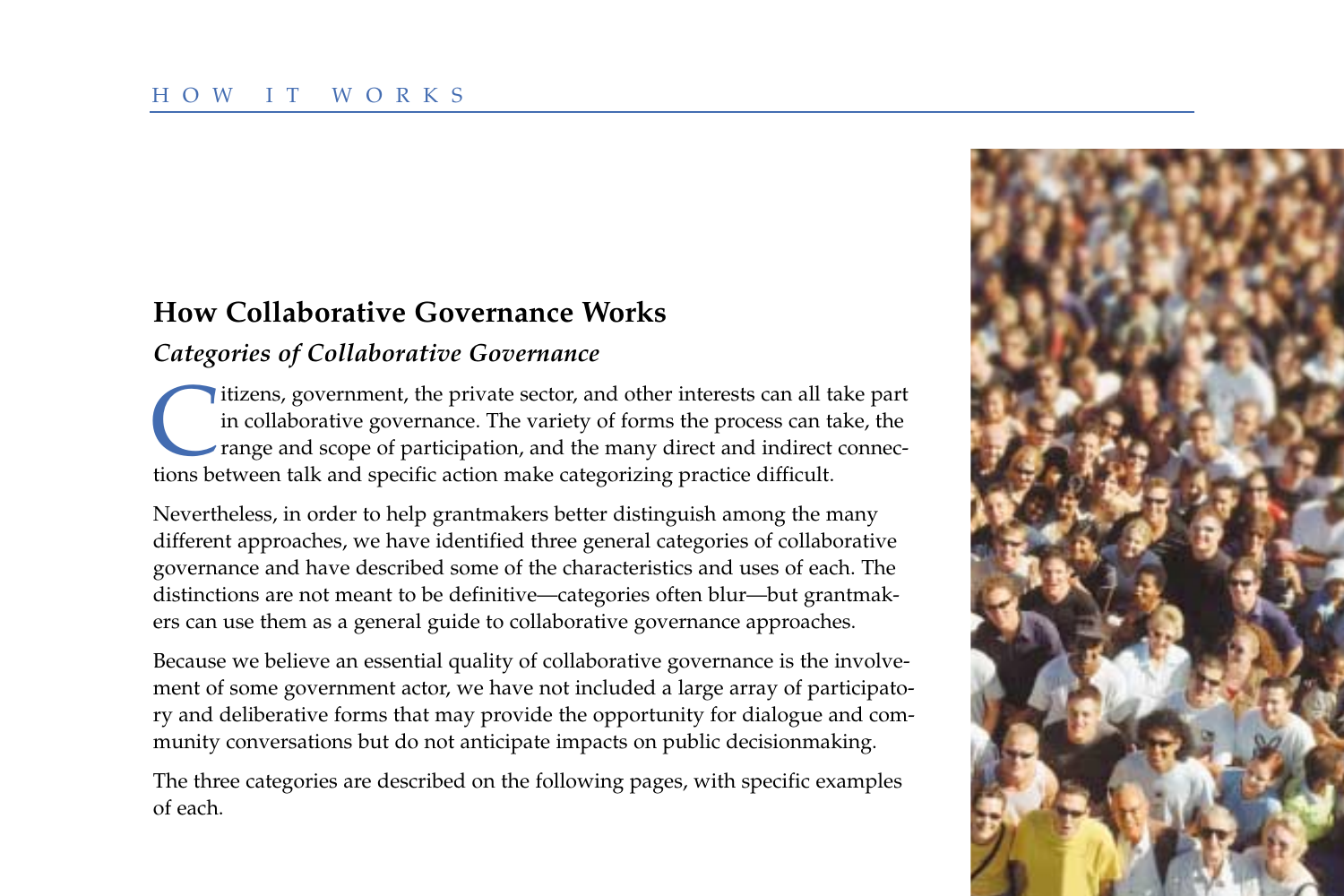## *1. Forums for Public Deliberation*

Such forums involve members of the public in interactive and reasoned discussions that illuminate respective points of view, encourage changes in thinking, and result in more common understandings and/or collective recommendations for action by public officials. Discussions can take place among the public alone, or they can involve public, government, and other interests. The information generated is typically intended to express the preferences of participants (or indirectly of a larger public) regarding the issues under discussion and to influence (or, in rare cases, direct) public decisionmakers. In some cases, such forums may be transformed into sustained partnerships that create ongoing or permanent committees, commissions, councils, and other partnerships through which governmental authority is delegated to a more collaborative body or process.

#### *2. Community Problem Solving*

This category refers primarily to place-based, interorganizational collaboratives consisting of community, government, and perhaps private groups who, over an extended period of time, try to address problems together. Such collaboratives may focus on creating safer and less violent communities, building new low-income housing, or planning for parks and open space facilities and use. Rather than focusing solely on agreement making, these collaboratives plan, coordinate, and implement the collective policy.

*An excellent source of information and tools for effective community problem solving is the Community Problem-Solving Project at The Massachusetts Institute of Technology* (www .community-problem -solving.net).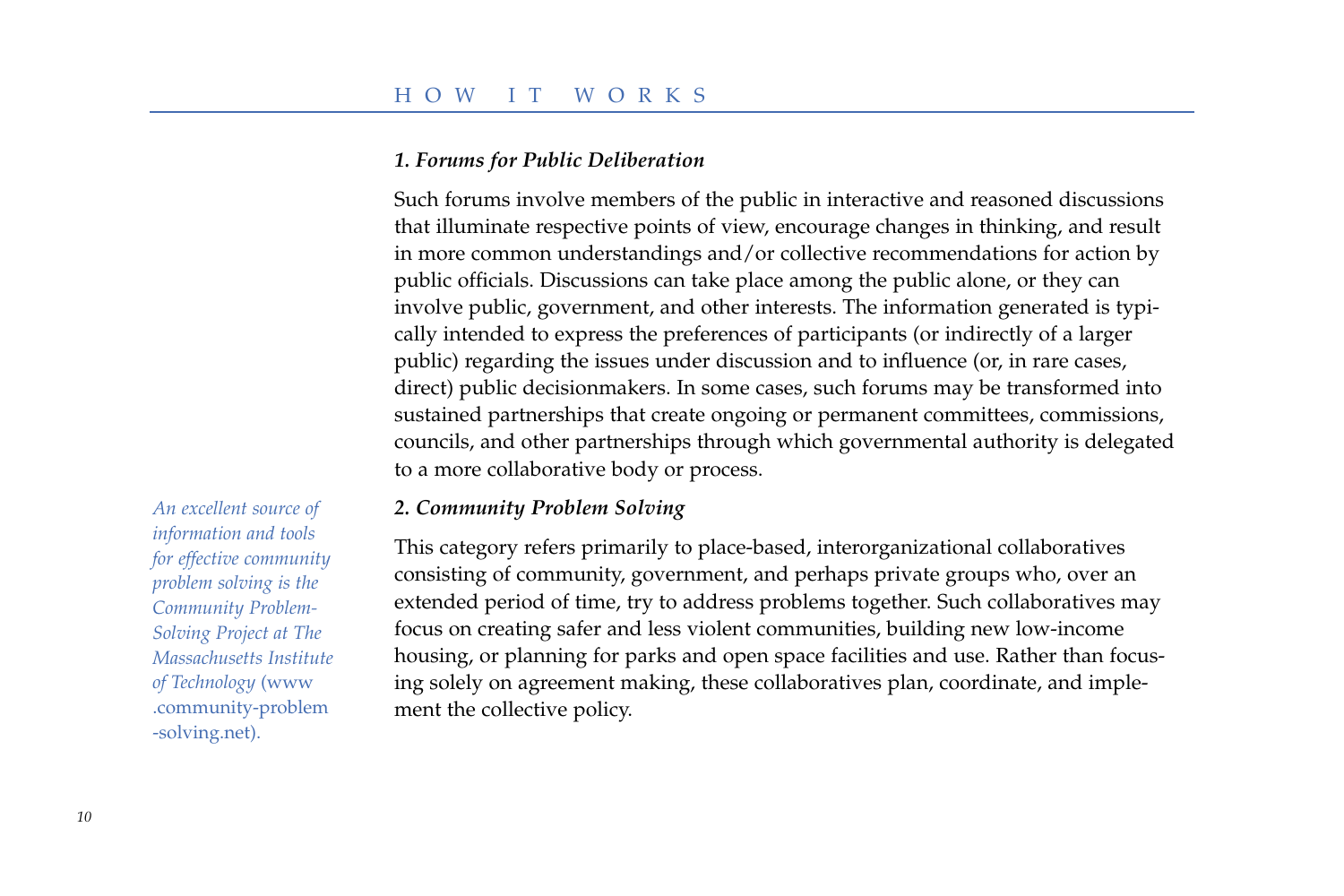# *3. Multi-Stakeholder Dispute Resolution*

More "classic" conflict resolution in form, public dispute resolution or multi-stakeholder mediation typically brings together identified stakeholder groups representing different interests and points of view (such as environmentalists, business interests, and government representatives) to reach specific agreements through negotiation and consensus building. Multi-stakeholder dispute resolution focuses on establishing common ground and reaching agreements.

# *Examples of Collaborative Governance in Action*

The best way to describe the emerging field of collaborative governance is to provide specific examples in practice and show how they can be viewed within these different categories. The examples in this guide are drawn from collaborative governance efforts in the United States, but there are many rich examples from around the world. For more information on international collaborative governance, see the Web site of LogoLink, a global network of citizen participation organizations: *www.ids.ac.uk/logolink.*

# **Forums for Public Deliberation**

One of the first steps in collaborative governance is to identify citizen preferences through forums for public deliberation. One particular set of tools and approaches is "deliberative democracy," which involves considering different points of view and coming to a reasoned decision. Deliberation can be used to educate the public, build stronger relationships, and promote cooperation and conflict resolution as well as provide advice for policy and action. Deliberative democracy has been used in small discus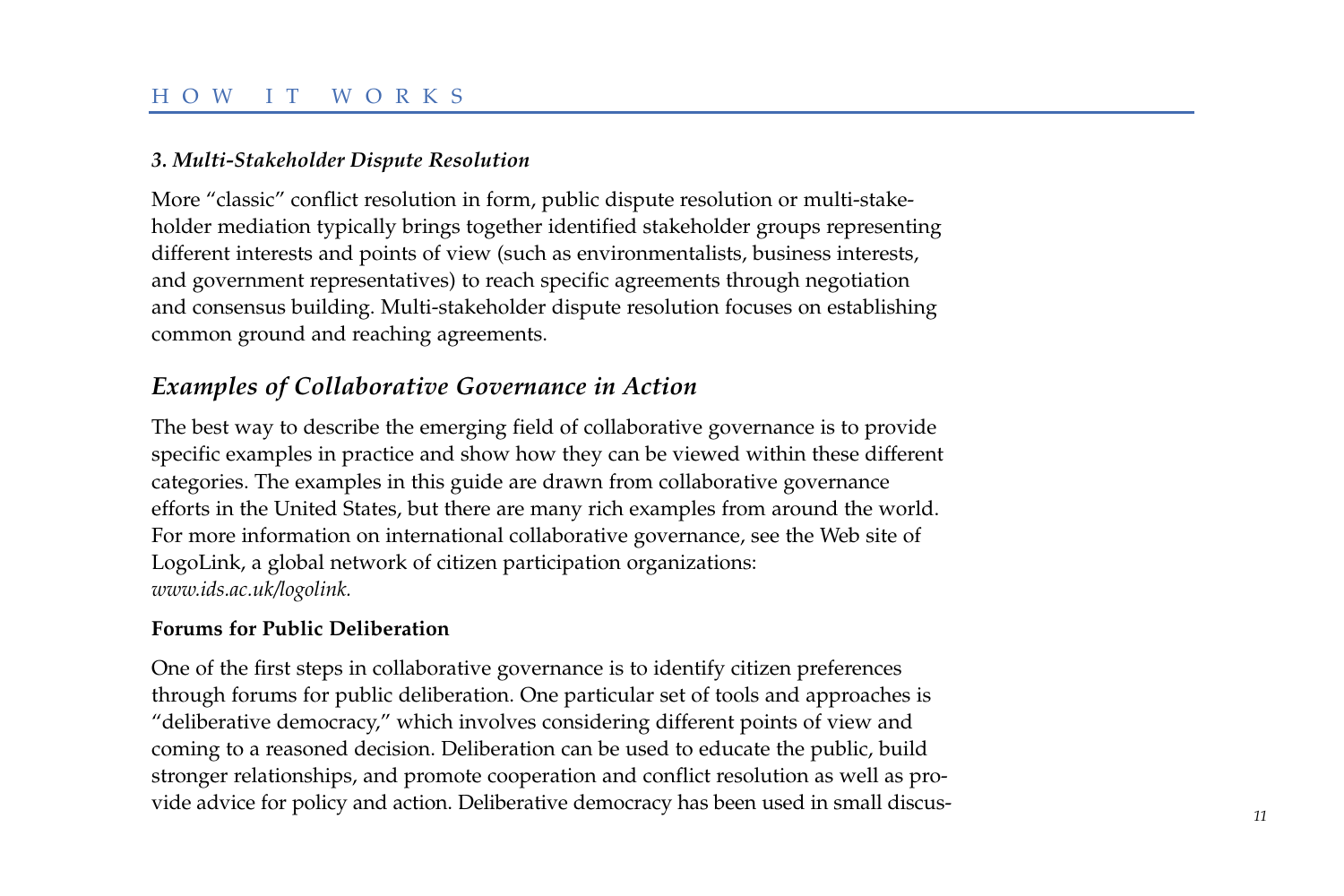*Deliberative democracy encourages civic engagement by providing forums for reasoned discussion of differing points of view.*

# EXAMPLES OF FORUMS FOR PUBLIC DELIBERATION

*Listening to the City in Manhattan* (www.listeningtothecity.org) (www.americaspeaks.org)

*Deliberative Polling in New Haven*  (http://cdd.stanford.edu)

*Citizens Jury in Washington State* (www.jefferson-center.org) sion groups as well as in large-scale settings.

Assessments of deliberative processes focus on the inclusiveness of participation and who chooses the information and experts that inform the discussion and the decisionmaking process.

Examples of forums for public deliberation include the following:

- *Listening to the City in Manhattan:* In July 2002, AmericaSpeaks organized a 21st Century Town Meeting in which 3,000–5,000 people engaged in a public decisionmaking process supported by keypad polling, groupware computers, and interactive television. Representative groups of citizens were recruited through a variety of means, including grassroots organizing and media. The result was a set of new citizen-sponsored ideas about how to reframe the public agenda for rebuilding after September 11, 2001.
- *Deliberative Polling® in New Haven:* Dialogues (two to three days in duration) among a random sample of residents, along with issue experts and public officials, are televised to reframe an issue in terms that reflect the views of a representative, informed public. Surveys before and after the forum measure the change in opinion that results from the deliberation. In March 2002, a local Deliberative Polling experiment was held at Yale University for the 15 towns in the New Haven metropolitan area concerning regional economic cooperation between the city and suburbs. The result was increased citizen understanding of opportunities for cooperation.
- *Citizens Jury® in Washington State:* Originated by the Jefferson Center, a *12* (www.jefferson-center.org) **12** Citizens Jury is a randomly selected panel of about 20 people who meet for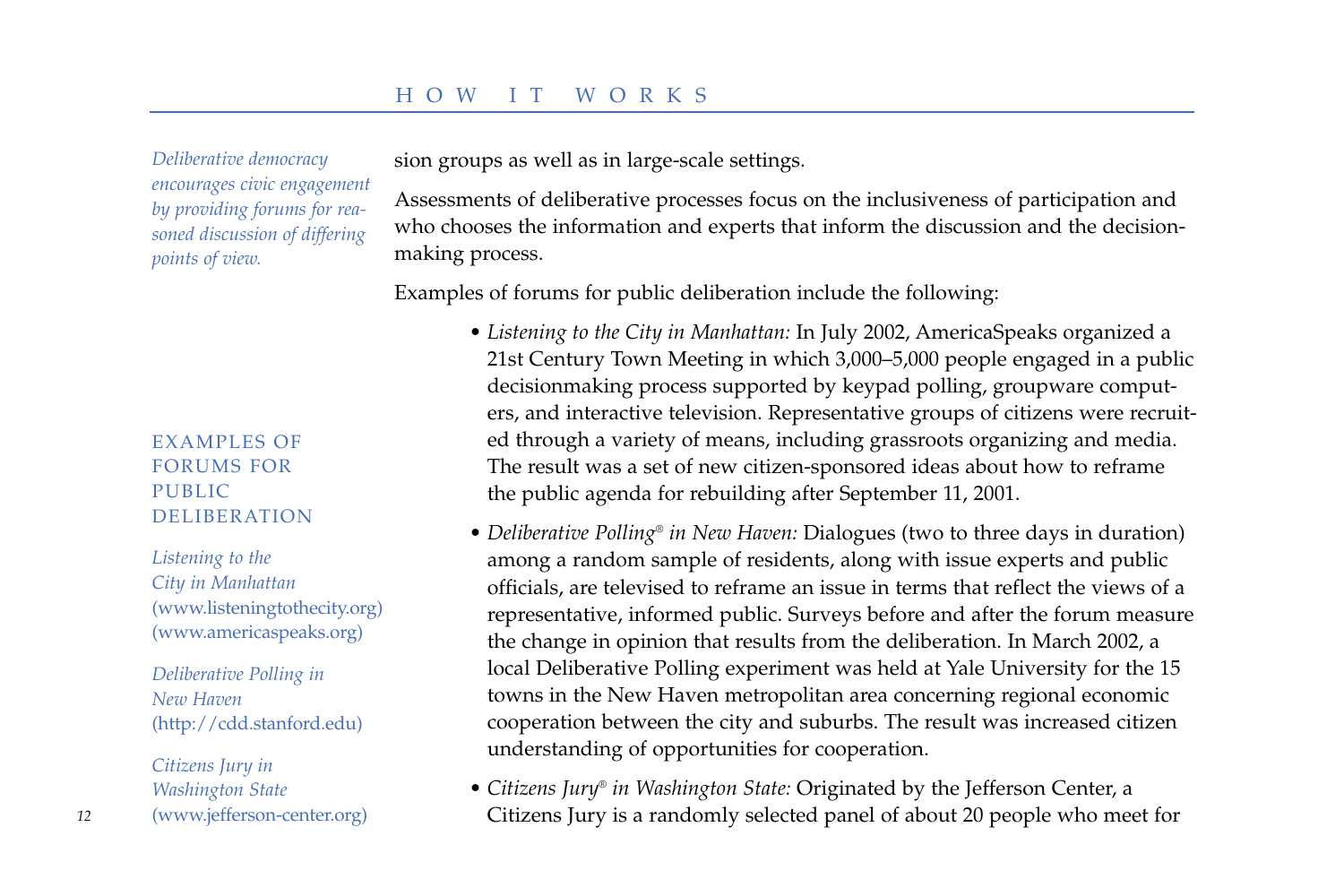four to five days to examine an issue of public significance. They hear from a variety of witnesses and are able to deliberate together on the issue. On the final day of their moderated hearings, the members of the Citizens Jury present their recommendations to the public. In the state of Washington, 25 residents participated in a Citizens Jury to examine a proposed mechanism that could provide Washingtonians with more information about ballot initiatives.

- *Study Circles in Arkansas:* Groups of 8–15 people within the community or region meet regularly over a period of months to discuss a designated issue. At the end of the process, all the participants take part in a community meeting to create action strategies for the future. Study circles have focused on a wide variety of topics. In Arkansas, study circles were used to bring citizens together to talk about how taxes and tax-funded services affect them and how they could be part of building a successful tax system through a program called "Speak Up! Arkansas on Taxes."
- *Envision Utah:* A regional public/private partnership founded in 1997, Envision Utah has achieved large-scale public participation in shaping the future of the state. Before this partnership, there was no process for citizens and local and state-level public and private institutions in the region to get together to shape a vision for growth and determine what specific steps to take to achieve that vision. The partnership has led more than 175 public meetings with more than 6,000 participants using scenario-building tools to create a shared vision for the region. In this inclusive process, Envision Utah distributed more than 800,000 questionnaires across the region to gain pub- *<sup>13</sup>*

# EXAMPLES OF FORUMS FOR PUBLIC DELIBERATION *(cont.)*

*Study Circles in Arkansas* (www.educationinarkansas .com/speakup) (www.studycircles.org)

*Envision Utah* (www.envisionutah.org)

*San Diego Dialogue* (www.sandiegodialogue.org)

*Online Dialogues* (www.info-ren.org)

*Citizens League Panels* (www.citizensleague.net)

*Neighbors Building Neighborhoods in Rochester, NY* (www.ci.rochester.ny .us/dcd/nbn)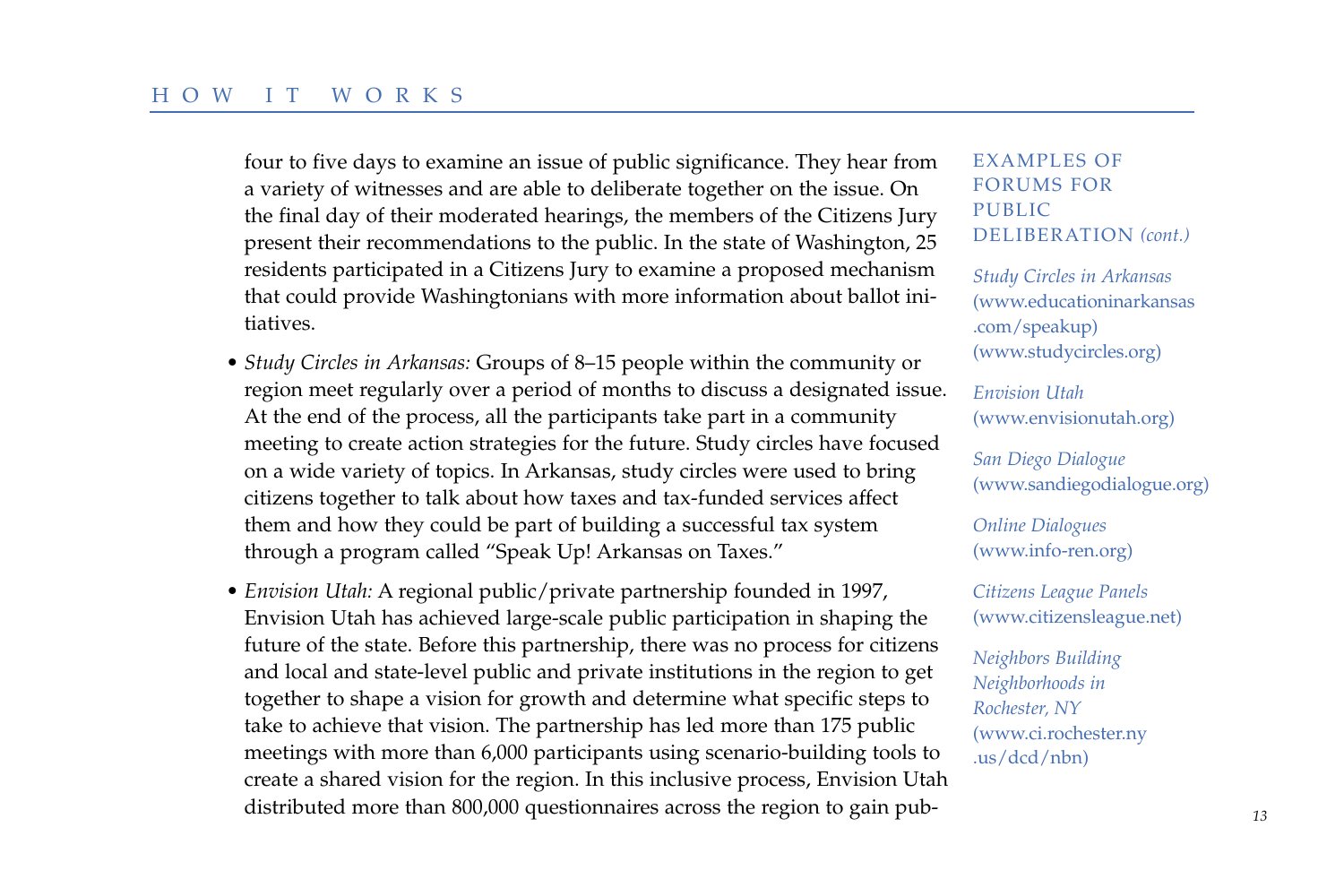lic input. The results of the Envision Utah collaborative process are now influencing state and local land use and transportation policy based on the overall regional strategy.

- *San Diego Dialogue:* A group of civic leaders asked the University of California, San Diego, to set up an independent organization to help put facts on the table and bring citizens together to discuss several regional policy issues, using a structured dialogue process to identify areas of consensus. Citizen engagement led to a better understanding of common interests surrounding core values, which in turn led to the development of a new public agenda for discussing difficult issues. From this dialogue have come a number of specific breakthroughs, including recommendations for improving border crossing infrastructure, educational reforms, and land use and transportation improvements.
- *Online Dialogues:* The Internet has created new opportunities for collaborative governance. For example, Information Renaissance, a nonprofit organization, has worked toward greater public participation in rulemaking by federal agencies since 1996, when it created the first electronic docket and conducted an online dialogue on the Federal Communications Commission's E-Rate rule. The result has been better-informed citizens as well as more effective input and deliberation with public decisionmakers in the federal rulemaking process.
- *Citizens League Panels:* One of the most common ways to engage the public is through citizens commissions or advisory boards that review an issue and *<sup>14</sup>* make recommendations. The Citizens League of Minneapolis/St. Paul has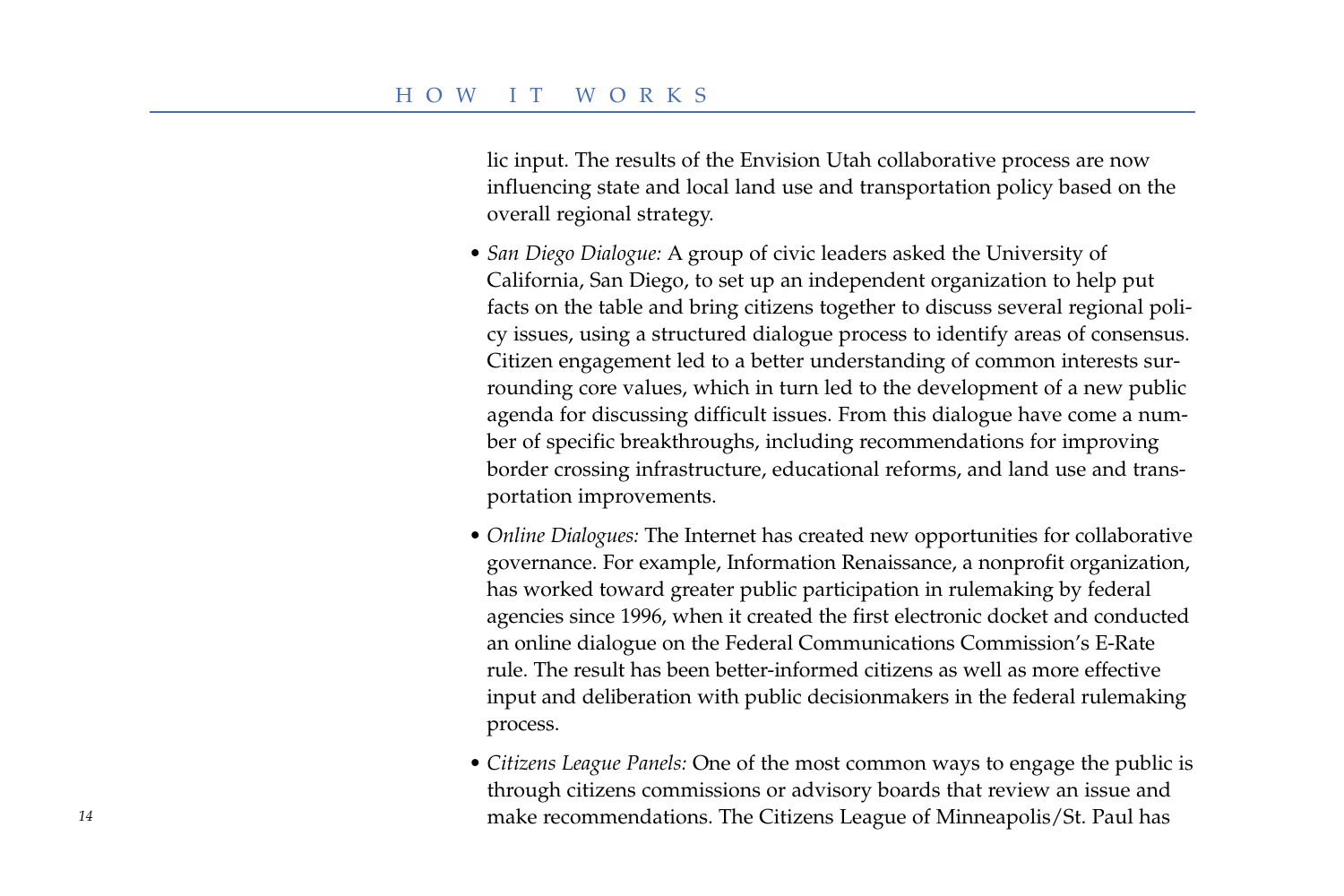used the Citizens Panel approach to focus attention on specific issues such as regional tax sharing. The key to the success of these panels has been to first inform the citizens with facts, promote effective dialogue, and then identify collaborative solutions that address shared concerns.

• *Neighbors Building Neighborhoods (NBN) in Rochester, New York:* A citizenbased neighborhood planning and budgeting process allows residents to actively assist in the planning for Rochester's future. Through NBN, the city is divided into 10 planning sectors, each with its own committee of citizens representing various interests and groups. Each sector group has created a vision for its neighborhoods and has developed action plans it will implement to make Rochester a "renaissance city." The process emphasizes the development of neighborhood strengths and capacities and encourages the use of community resources. To assist citizens in their community building efforts, the NBN process also provides two core components to support citizens: the NeighborLink Network information sites and the NBN Institute. The NBN Institute is a city-sponsored educational initiative that provides citizens with informational sessions, training, and workshops.

The examples above provide the opportunity for public input into decisionmaking as well as the potential for groups to promote greater cooperation on critical issues. In the literature on deliberative democracy, this is often referred to as the difference between the "rational" and the "relationship" aspects of deliberation. Both are important, and often it is through collaboration (relationship building and communication) that better (more rational and more thoughtful) decisions are made. *<sup>15</sup>*

*There is a growing literature on negotiation and citizen involvement in neighborhood budgeting that goes back to the 1960s when public participation was viewed as a response to top-down planning. In the late 1970s and 1980s, there were "negotiated investment strategy" experiments supported by the Kettering Foundation that engaged mediators in bringing local, state, and federal leaders together to negotiate public investments.*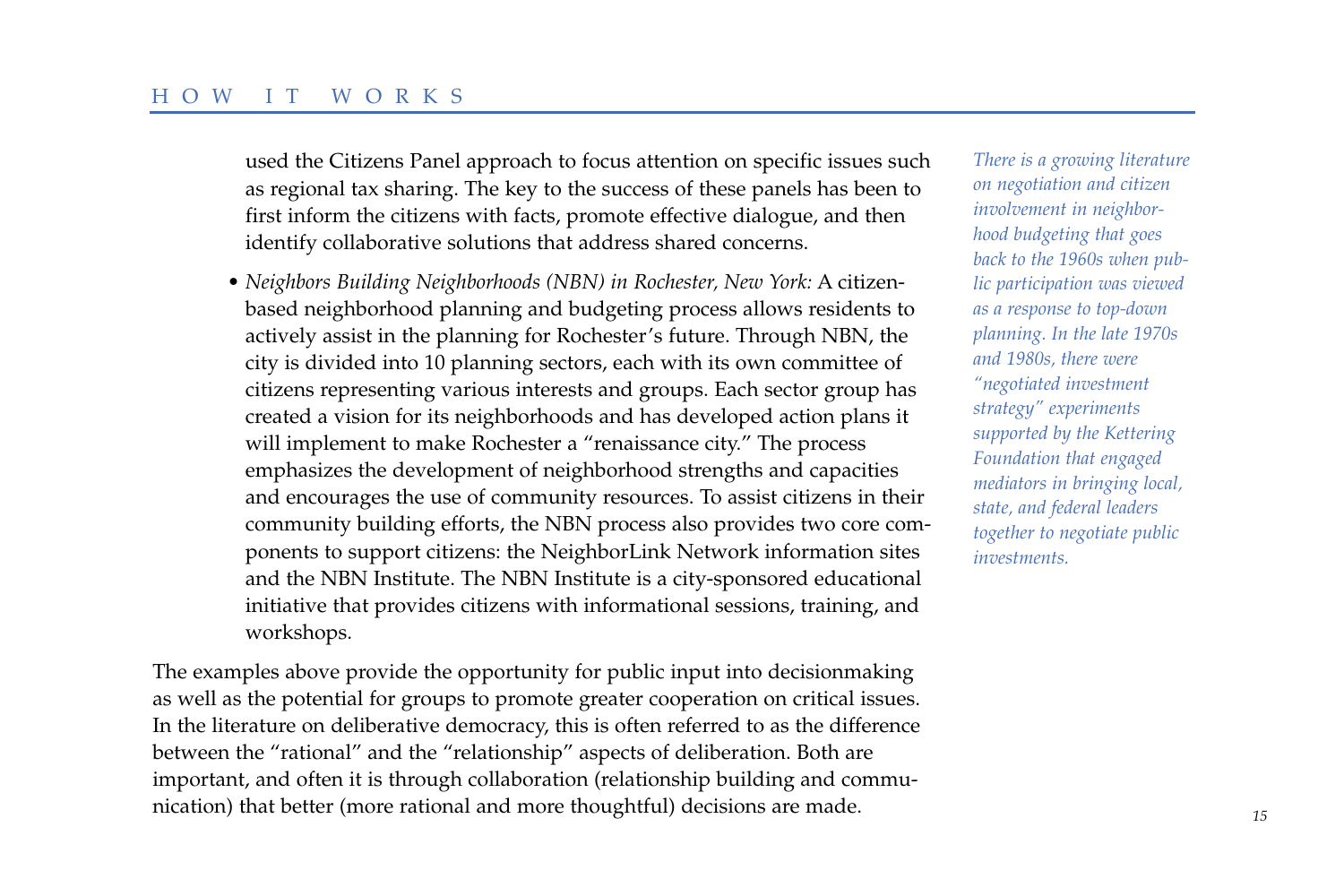*More information on community problem solving and how it can improve community development grantmaking can be found in a companion guide produced by the Hewlett Foundation,* Community Development: A Guide for Grantmakers on Fostering Better Outcomes Through Good Process.

The challenges of inclusion and participation in these processes remain. How to ensure that all the right people have the opportunity to participate and that the processes are broadly inclusive are important questions to consider when designing forums for public deliberation.

#### **Community Problem Solving**

Beyond gaining citizen input through deliberation and dialogue, another form of collaborative governance involves organizations working together with government to find solutions to community problems, often on an ongoing basis. Community problem solving usually involves actively engaging stakeholders directly in addressing specific issues. Examples include:

• *Gateway Cities Partnership, Inc.:* Twenty-one collaborative regional initiatives (CRIs) have emerged in California to address interrelated economic, social, and environmental issues in a more integrated way. These CRIs involve collaboration among civic, business, and government organizations focused on solving regional issues. An example is Gateway Cities Partnership in Long Beach, which involves civic leaders in 27 cities working together on community and economic revitalization initiatives. A major focus of the Partnership has been forging new approaches to workforce opportunities in the Latino community. After several years of building trust among diverse neighborhood groups within the region, Gateway Cities Partnership has now begun to launch a number of collaborative projects focused on skills development and neighborhood revitalization.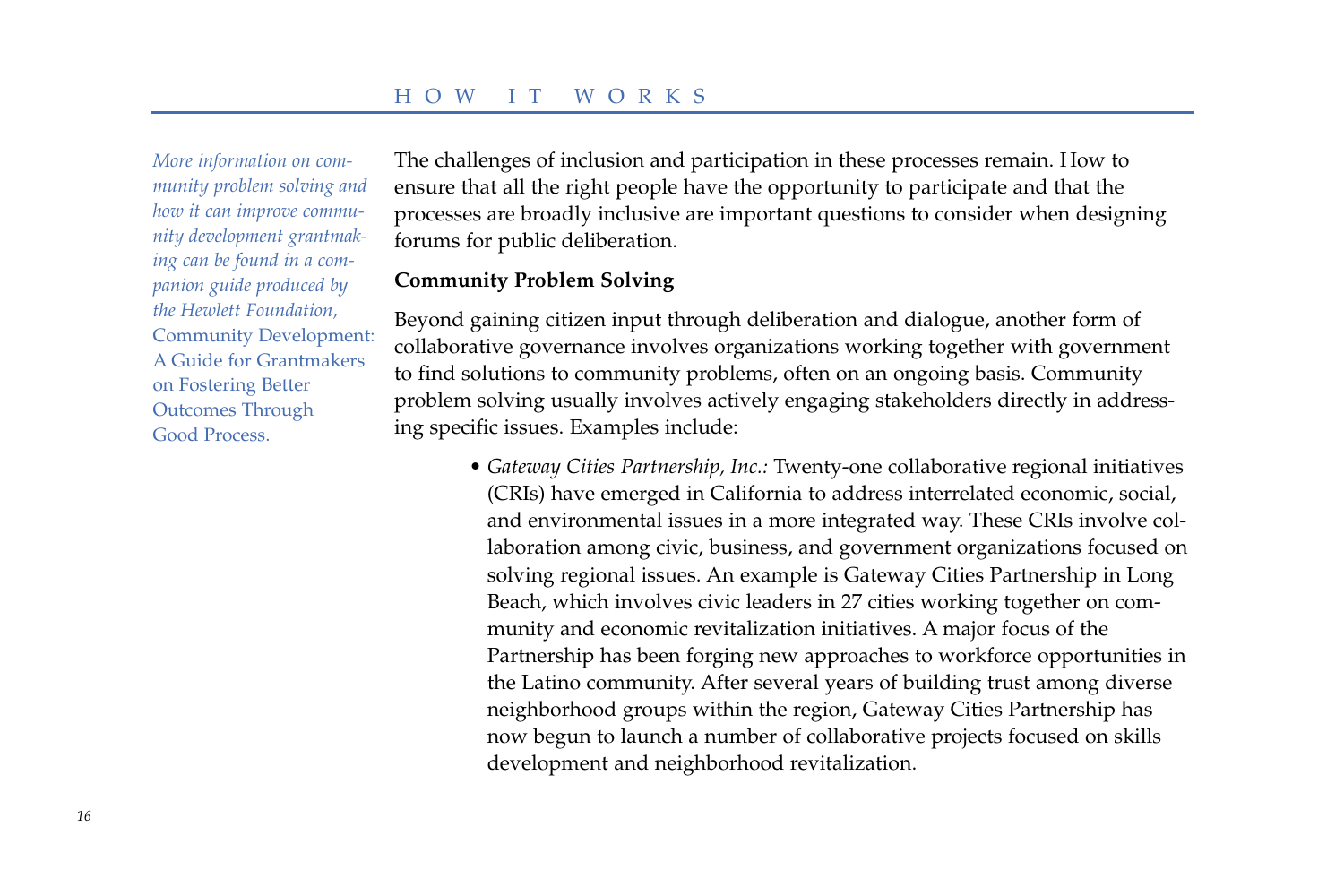- *Affordable Housing Compact in Hartford:* In 1988, following passage of legislation establishing a pilot program to encourage municipalities to negotiate affordable housing plans, the state of Connecticut sponsored two projects aimed at increasing low- and middle-income opportunities. The law stipulated that affordable housing plans be adopted by consensus and provided for the involvement of professional mediators. A Hartford committee, consisting of representatives from 29 municipalities and several state agencies, worked with the mediators to negotiate a compact that included commitments from each community to supply a specific number of affordable housing units over five years. With the help of a trained mediator, consensus building went beyond information sharing and joint fact finding into problem solving.
- *Central Oregon Transportation Project:* Established by legislation in 2001, Oregon Solutions promotes community problem solving at a statewide level. The governor appoints conveners from local communities to lead teams to address problems or opportunities identified by citizens that involve an economic, community, or environmental challenge. An Oregon Solutions team of federal, state, local, and other government entities, businesses, nonprofits, and citizens contribute to the solution. Team members negotiate an integrated solution and sign a declaration of cooperation that commits their resources and time to the integrated action plan. Twenty local projects have been developed by Oregon Solutions teams. For example, Jefferson County, the Oregon Department of Transportation, the Central Oregon Intergovernmental Council, and the Central Oregon Partnership

*Community problem solving brings community organizations together with government to find solutions to community problems.*

# EXAMPLES OF COMMUNITY PROBLEM SOLVING

*Gateway Cities Partnership Inc.* (www.gatewaycities.org) (www.calregions.org/ regcivic/caregnetwork .html)

*Affordable Housing Compact in Hartford, CT*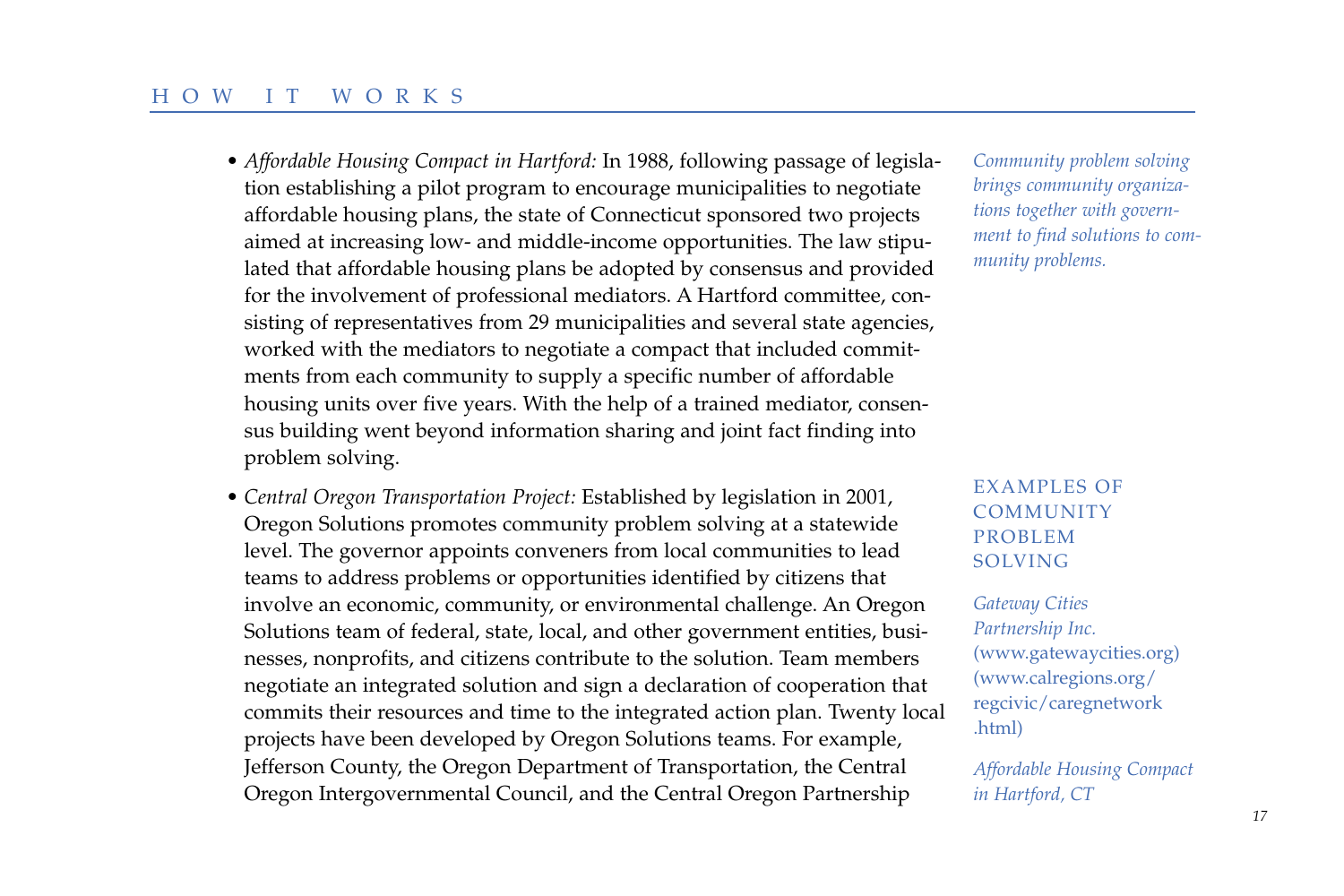EXAMPLES OF **COMMUNITY** PROBLEM SOLVING *(cont.)*

*Central Oregon Transportation Project* (www.orsolutions.org)

*Sacramento Transportation and Air Quality Collaborative* (www.sactaqc.org) (www.csus.edu/ccp)

(among others) have been meeting on a regular basis since November 2002 to explore transit options. This Oregon Solutions project team is now collaborating to implement a transit plan. The transit plan will focus on commute patterns of employees of local businesses, in addition to access to critical services for residents of lower-income neighborhoods.

• *Sacramento Transportation and Air Quality Collaborative:* The metropolitan area of Sacramento County, California, is expected to grow by one million people over the next twenty years, raising questions about how the community can maintain mobility, air quality, economic prosperity, and the region's livability. To address these concerns, county officials initiated the Sacramento Transportation and Air Quality Collaborative, an ongoing, multiphase project facilitated by the California Center for Collaborative Policy. Forty-eight organizations, including environmental, business, government, and other interests, are participating in the process—from assessment of the problems to negotiation to design and implementation of "smart growth" policies.

At the beginning of any community problem solving effort, the participants must be clear about the purpose and the process. The specific problem or problems need to be well defined, and parties should decide on the rules of collaboration beforehand. Then, during the problem solving process, they can refer to the established framework in order to assess their progress and keep their efforts on course.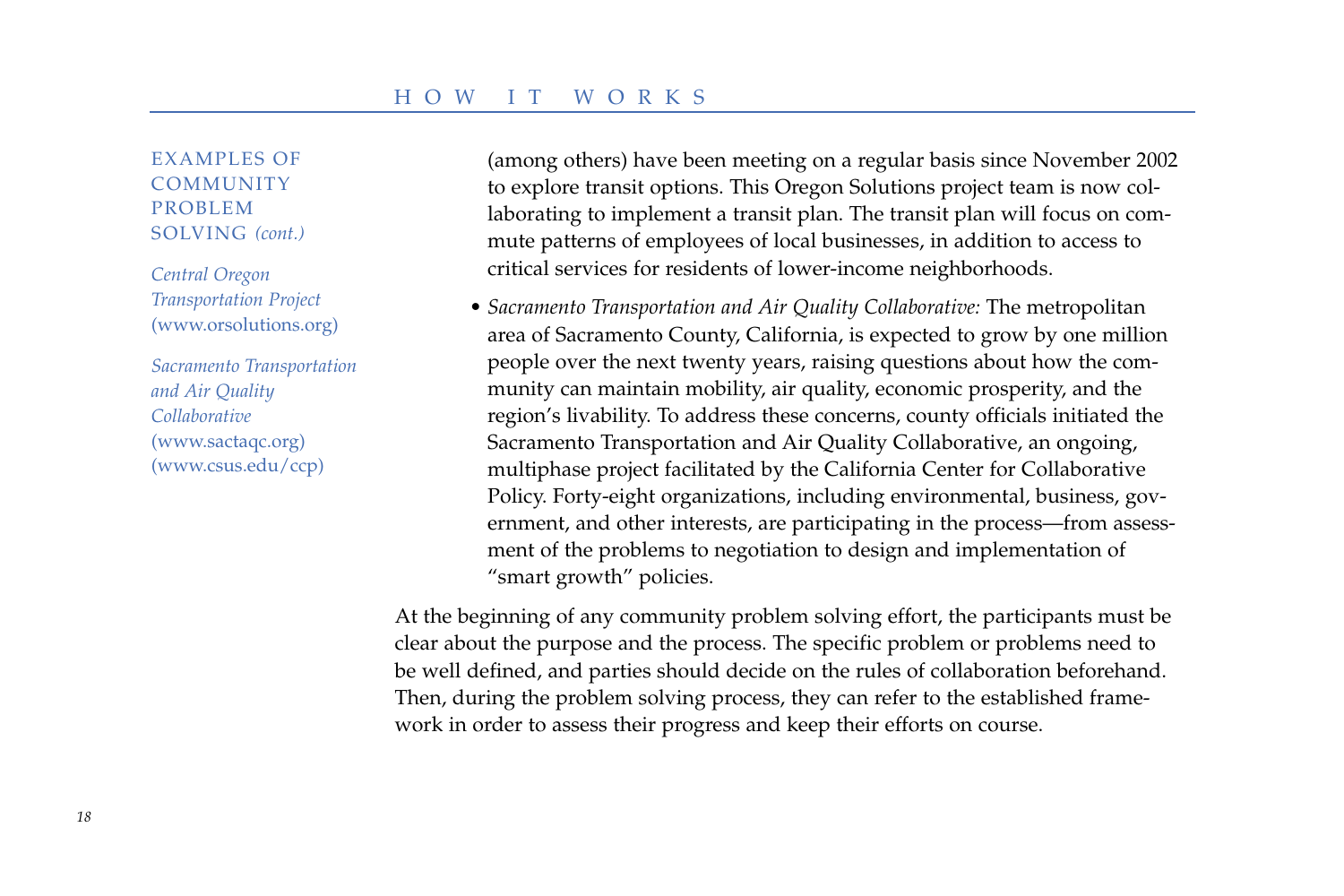# HOW IT WORKS

#### **Multi-Stakeholder Dispute Resolution**

Multi-stakeholder dispute resolution processes typically begin when various stakeholders are headed toward, or locked into, a contentious dispute over a specific public policy problem or set of issues. Often, the stakeholders have been at odds for a long time and have deeply rooted positions. Dispute resolution brings together the interested parties, including government representatives, in discussions that begin with an attempt to enhance the participants' mutual understanding of the problem and their different perspectives. This approach to collaborative governance seeks a mutually satisfactory agreement on a common problem through a process of discussion and negotiation among participants.

Dispute resolution avoids some of the drawbacks and failures of traditional, adversarial methods for resolving conflict through the legislative process and litigation. Unlike traditional processes, in the dispute resolution process there is a better chance for full participation by the interested parties, a better chance that all relevant issues will be raised, plus a savings in time and the costs of lobbying efforts and legal proceedings, a greater likelihood that all parties will honor the agreement reached, and the building of social capital among the disputants to promote better problem solving in the future.

Multi-stakeholder dispute resolution has proven particularly useful for conflicts involving environmental issues. The following examples are drawn from a companion guide produced by the Hewlett Foundation, *Environmental Conflict Resolution: Strategies for Environmental Grantmakers:*

• *CALFED Bay-Delta Program:* In California, the CALFED Bay-Delta Program enlisted 15 state and federal agencies and more than 2,000 private stake- *<sup>19</sup>*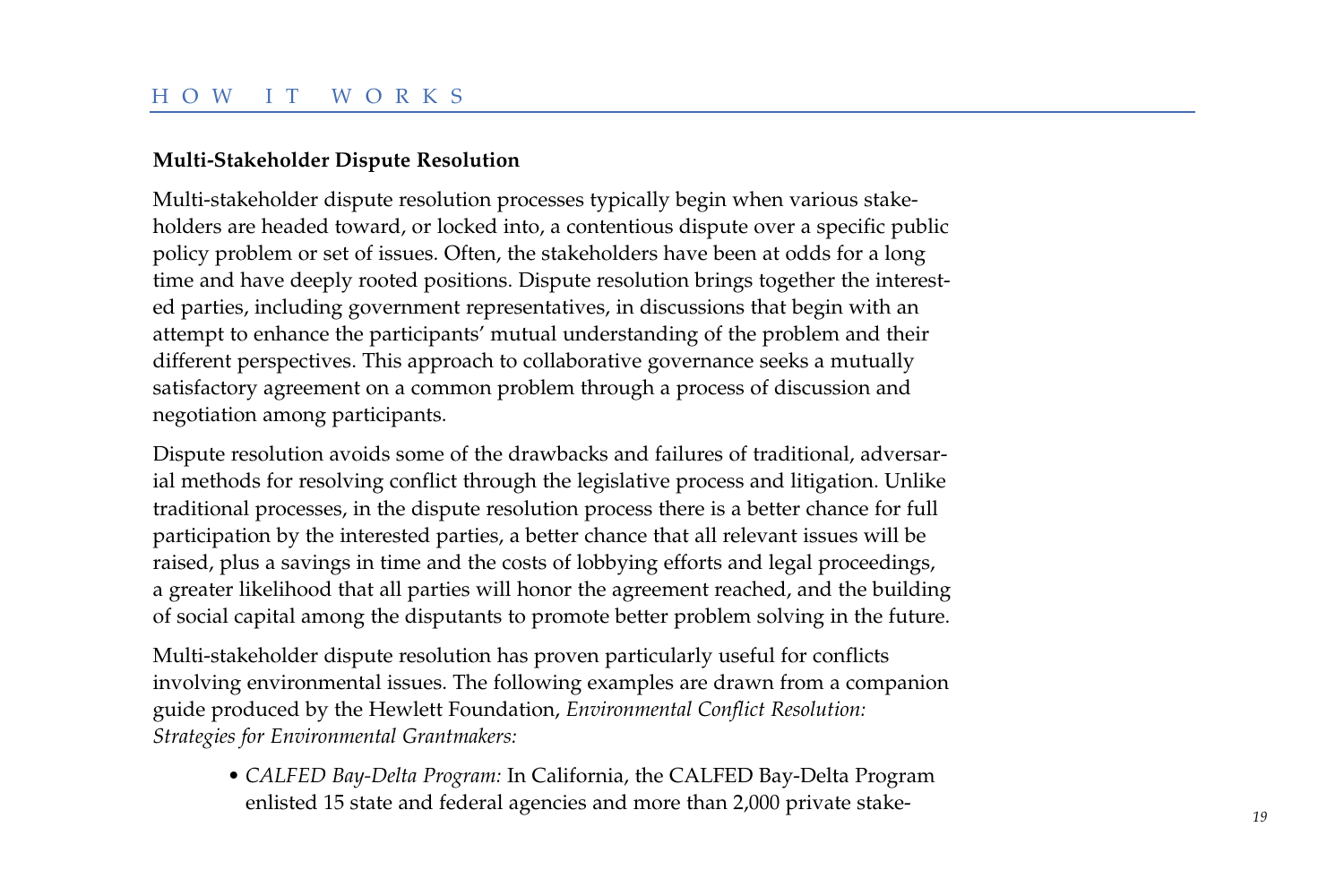*Dispute resolution avoids some of the drawbacks of adversarial methods like litigation.*

EXAMPLES OF MULTI-STAKEHOLDER DISPUTE RESOLUTION

*CALFED Bay-Delta Program* (www.calwater.ca.gov) (www.csus.edu/ccp)

*Delaware Coastal Zone Regulatory Advisory Committee* (www.policyconsensus .org/casestudies/pdfs /de\_balance.pdf)

*Protecting Rivers and Streams in Montana* (www.mcc.state.mt.us) holders in developing a collaborative agreement to restore ecological health and improve water management for the San Francisco Bay Delta. Especially pivotal to the dispute resolution process was the contribution of environmental advocacy groups. The agreement encompasses 70 percent of California and supports the largest ecosystem restoration in the United **States** 

- *Delaware Coastal Zone Regulatory Advisory Committee:* In Delaware, the governor decided to use a mediator to work out a more-than-two-decades-old dispute between industry and environmental advocates over how to implement regulations to protect the coastal zone. The governor's appointed mediator formed the Delaware Coastal Zone Regulatory Advisory Committee and invited participants from environmental groups, corporations, labor unions, and the government to join. Industry representatives sought to maintain their companies' economic viability, the environmentalists were interested in keeping the coast clean and accessible, and government officials wanted to reconcile differences and implement clear regulations. The dispute was resolved when the parties successfully negotiated an agreement on a new rule ensuring environmental improvement on the coast.
- *Protecting Rivers and Streams in Montana:* Several groups in Montana got angry when the state Department of Natural Resources and Conservation attempted to develop proposals to preserve "instream flows." These flows keep enough water in rivers and streams to protect fish, wildlife, recreation, and water quality. The parties—including ranching, farming, and environmental advocacy groups—decided to try to work together to arrive at a solu- *<sup>20</sup>*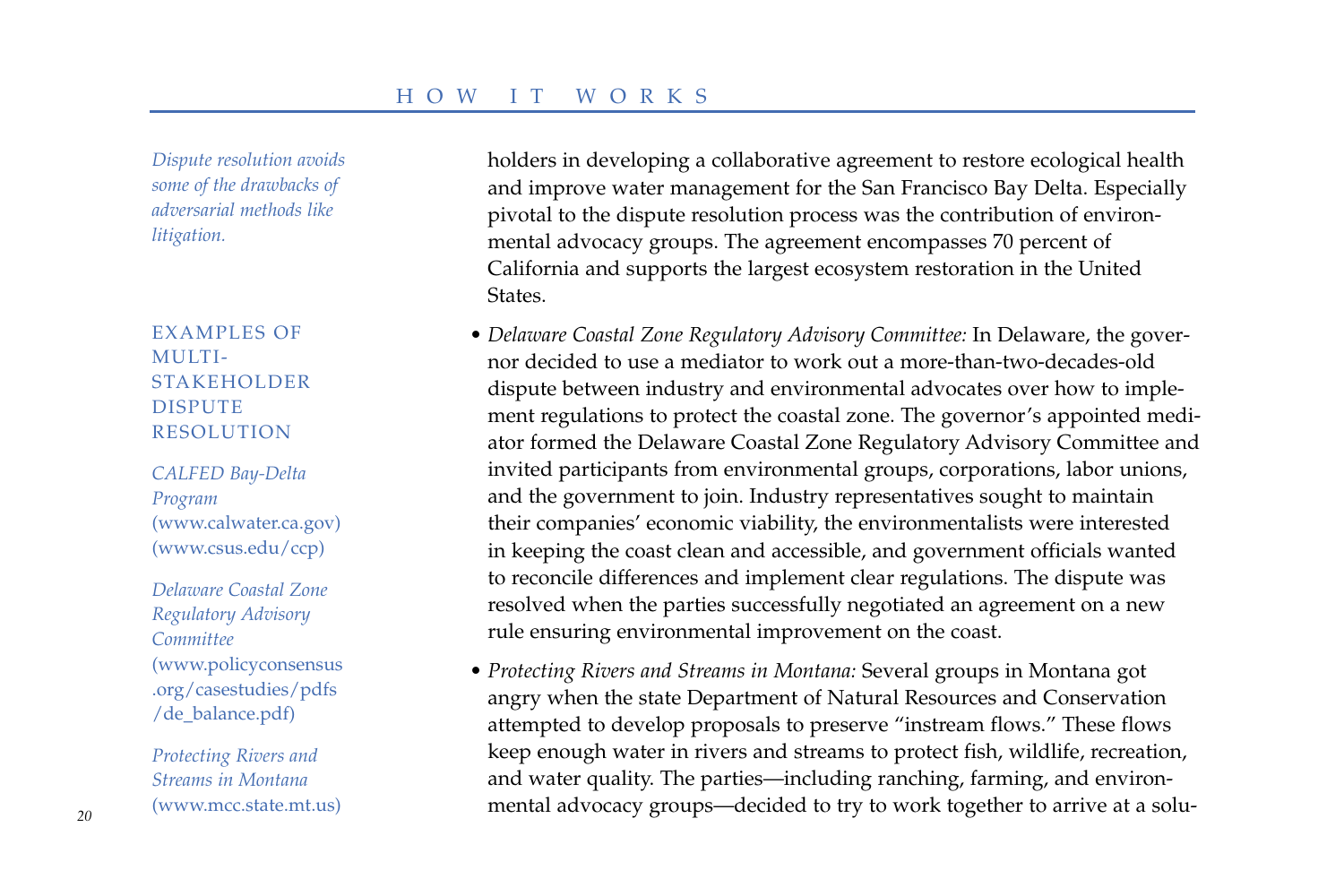tion that would meet the interests of recreational users, environmentalists, and the agricultural community. The Montana Consensus Council facilitated the process by convening stakeholder representatives who were able to reach consensus on a proposal for leasing the rights to use instream water. The measure was later enacted into law.

# *Qualities of Collaborative Governance*

In his book *By Popular Demand*, John Gastil discusses public involvement in the political process and identifies basic qualities of a concept he calls "the fully democratic public voice." We believe those qualities can also be applied to collaborative governance, and we have adapted them to fit our categories. Whatever the specific approach, collaborative governance efforts may be characterized and evaluated by the degree to which they are (1) *representative* and (2) *deliberative* while (3) discussing and offering *concrete ideas* that are (4) *taken seriously into account* by decisionmakers. We would add two additional qualities to Gastil's list: collaborative governance approaches and solutions should also be characterized by the degree to which they are (5) *sustainable* and (6) *tied to implementation*. These qualities may be evident to varying degrees in all forms of collaborative governance; however, certain qualities may have slightly different meaning and emphasis, depending on the specific process.

*Representative.* "Representative" suggests that the many diverse voices in the community are present in the discussions. Forums for public deliberation, for example, seek more than self-selected groups of frequent public meeting attendees. Seeking diversity, some forums are open to all, while others may seek to attract underrepresented communities. Still others use random sampling to *<sup>21</sup>*

## COLLABORATIVE GOVERNANCE **CHARACTERISTICS**

- *Representative*
- *Deliberative*
- *Offers concrete ideas*
- *Takes ideas seriously*
- *Sustainable*
- *Tied to implementation*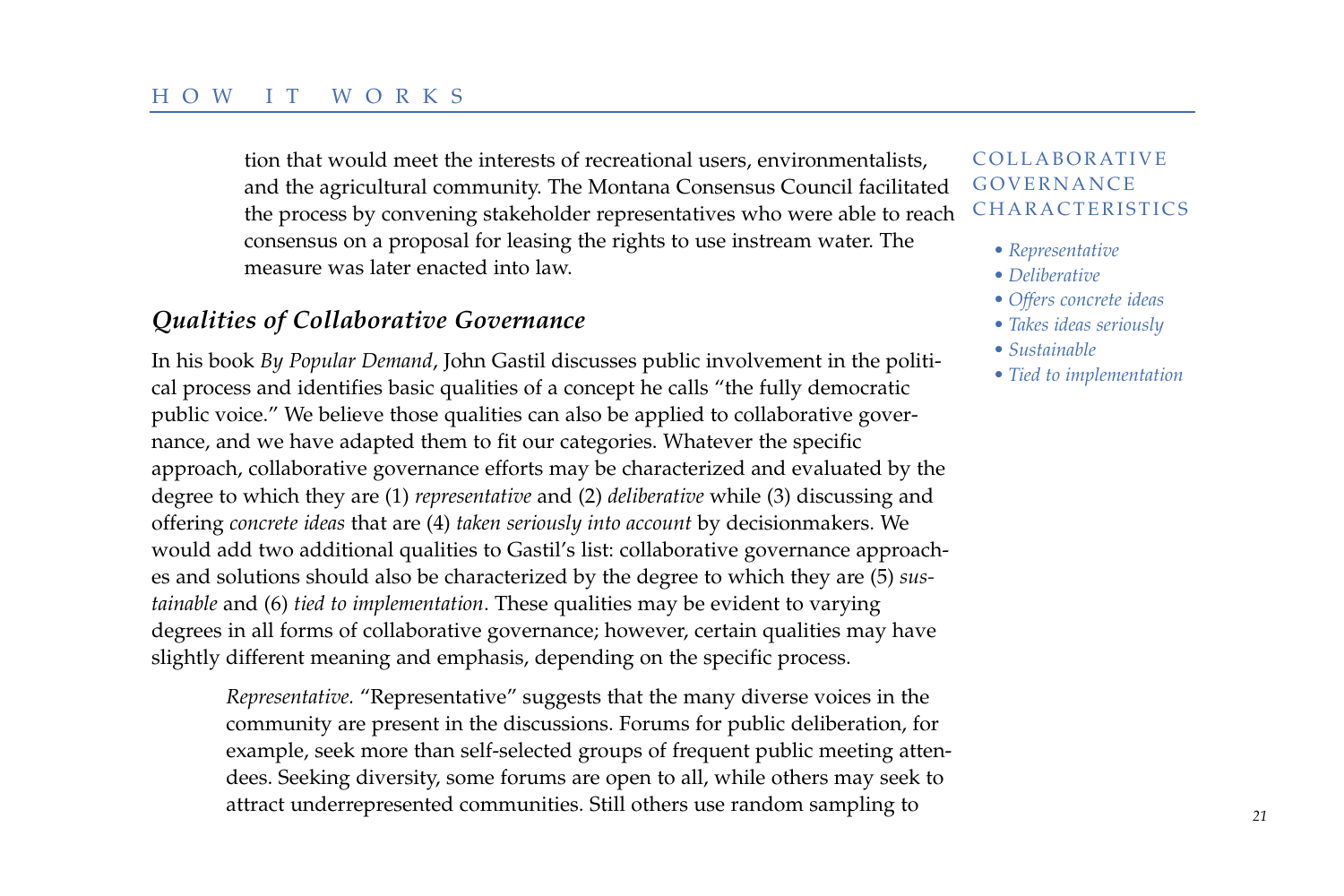*"Only when voice affects actual policy decisions does it serve the public interests that sparked it and reinforce the civic habits and institutions that gave rise to it."*

> *—John Gastil* By Popular Demand

ensure that participants statistically reflect the population. Forums for public deliberation tend to seek a larger number of directly attending participants, while community problem solving approaches are often more organizationally oriented. Multi-stakeholder dispute resolution processes typically involve a limited number of participants who represent various (usually organized) stakeholder groups.

*Deliberative.* The deliberative aspect of collaborative governance is usually found in all three categories, though perhaps most clearly in public deliberation forums and multi-stakeholder dispute resolution processes. Deliberation is characterized by informed, respectful discussions that allow for an exchange of reasons, not just positions. All voices should be heard, different points of view explored, and final understandings and ideas recorded. Community problem solving processes may be more or less deliberative, depending on organizing principles and the nature of the facilitation. The use of scientific data and other background information can play an important role in all three processes.

*Concrete ideas.* Collaborative governance approaches will be most useful when their discussions get down to specifics and identify concrete ideas and options that involve difficult decisions and trade-offs. Multi-stakeholder dispute resolution processes are typically oriented to specifics, and the agreement(s) reached may represent an important public decision. Public deliberation forums and community problem solving processes will be more or less attuned to specifics, trade-offs, and real impacts on policy, depending on the approach. *<sup>22</sup>*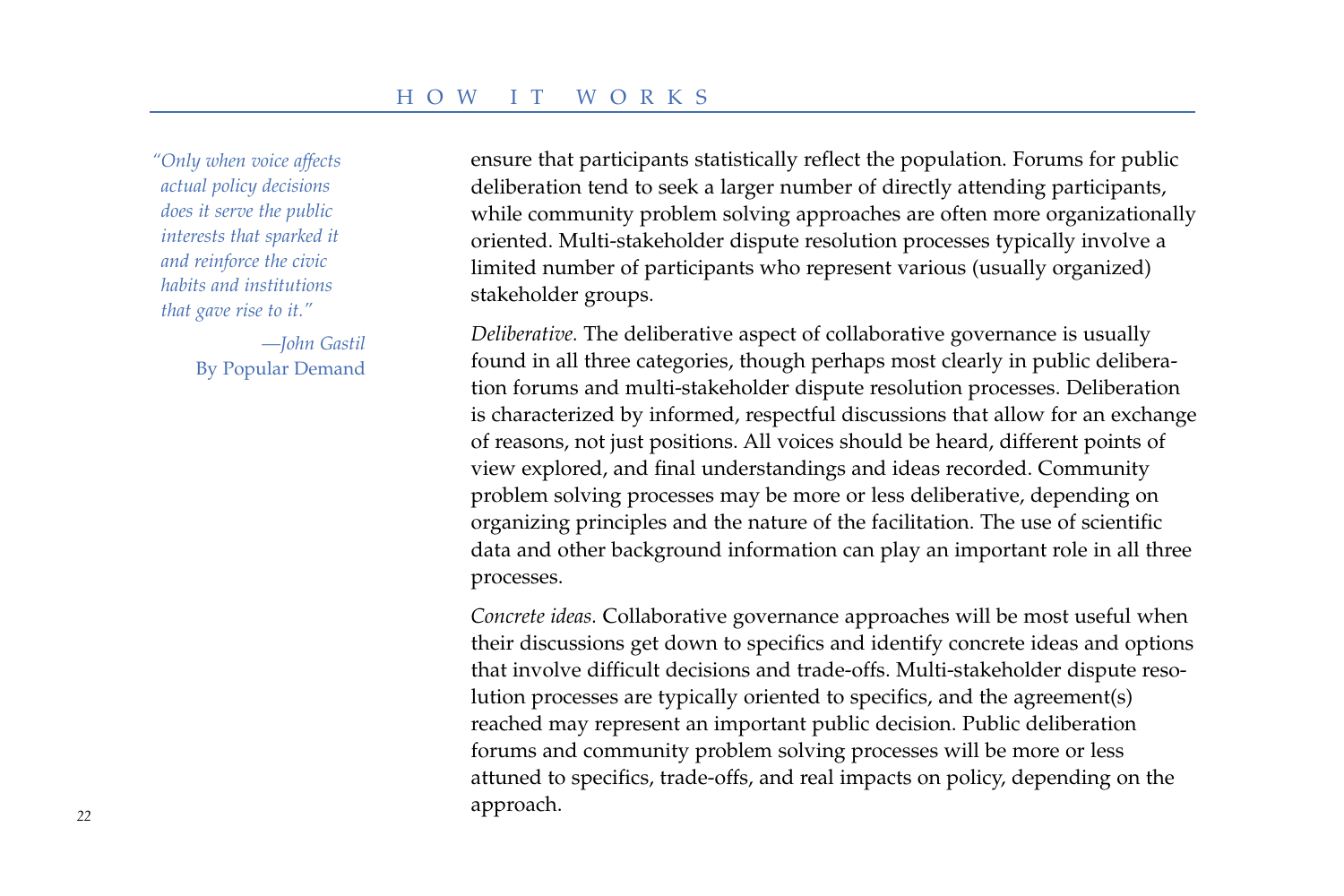*Ideas taken seriously*. With any public involvement process, it is important to be clear from the outset exactly how public comment and discussions will be used and integrated into planning and policymaking. Having an unclear or inauthentic link between public voice and decisionmaking is a sure way to make people frustrated and angry. John Gastil writes: "Only when voice affects actual policy decisions does it serve the public interests that sparked it and reinforce the civic habits and institutions that gave rise to it." This is, of course, not the same thing as saying that local officials will or should follow all collaborative governance recommendations.

*Sustainable.* Although it is not necessary for collaborative governance initiatives to be sustainable in every case, institutionalizing these approaches is sometimes desirable and may be a goal to work toward. Sustainable collaborative partnerships occur when the tenets and practices of collaborative governance are repeated or embedded in ongoing forums that have been formally delegated with consultative, recommending, or decisionmaking authority. Sustainable partnerships may represent the ideal for collaborative governance, as they institutionalize vehicles for public voice and contribute to impacts in terms of scale and influence. Much as New England town meetings and traditional public hearings are embedded in the machinery of government, sustainable partnerships suggest that these approaches are not just occasional and episodic—when funding and champions can be secured—but simply the way good governance is done. In multi-stakeholder dispute resolution, the quality of sustainability often refers to the durability of the agreement reached by the various parties.

*Sustainable approaches are somewhat more prevalent internationally, especially in some developing countries, where a lack of responsiveness to the needs of the poor and citizens' growing disillusionment with their governments have encouraged more formal arenas, in which civil society works with the state in jointly planning, managing, and implementing public services. In these cases, legal frameworks for participation have legitimized and strengthened citizen participation. In the United States, examples of sustainability are perhaps most readily found in watershed and other environmental partnerships, certain municipal approaches to community-wide planning and budgeting, including neighborhood councils, and in some efforts to institutionalize consensus building at the state level.*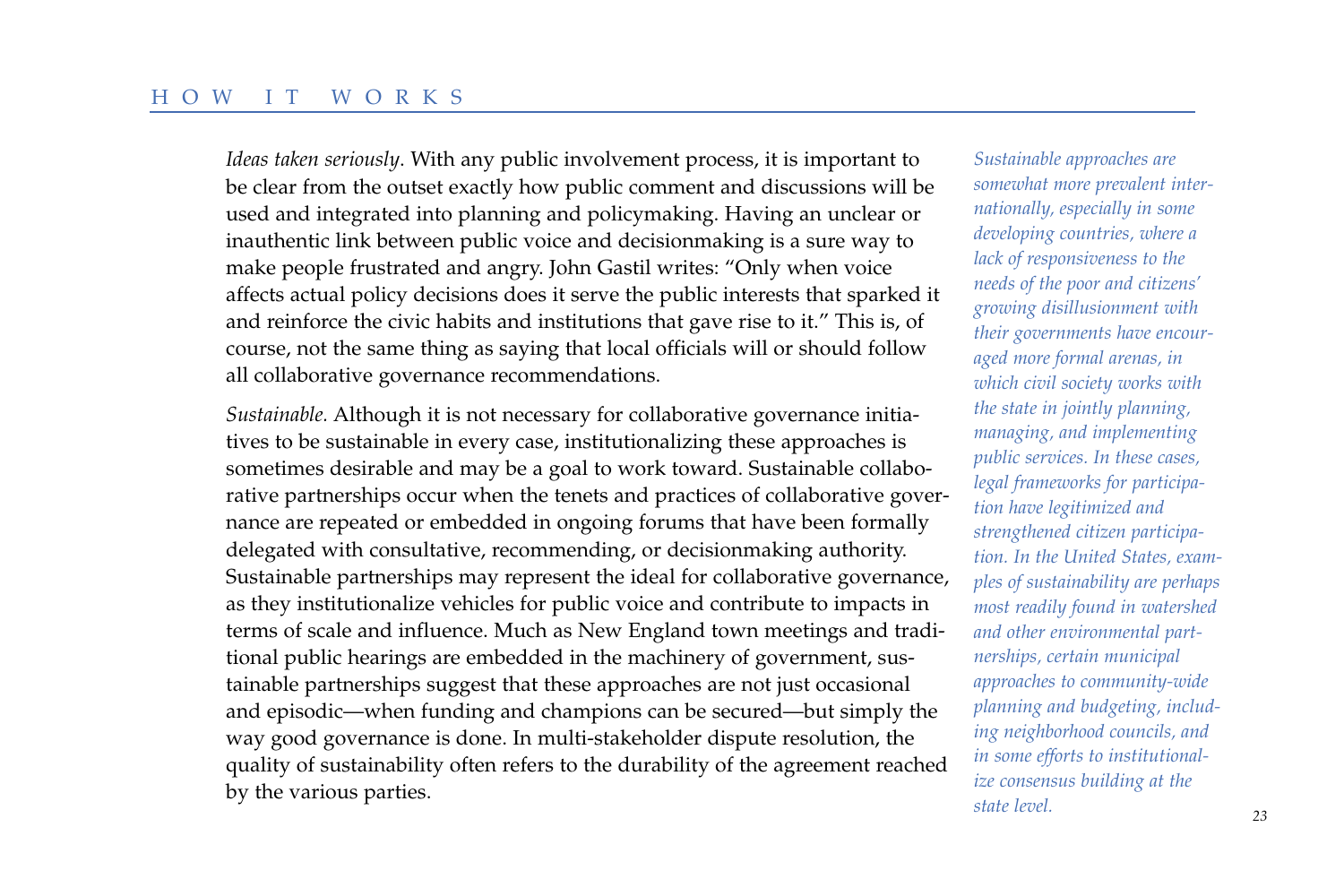*Tied to implementation.* Ideally, the processes of collaborative governance should also be tied in some way to implementation. Each of the three collaborative governance approaches should build implementation into the content of the discussion, the problem solving strategy, or the agreement reached. In public forums, for example, moderators should encourage participants to discuss not only the merits of various policy options, but also how those policies would actually be implemented. Similarly, in dispute resolution, a good agreement will have written into it a process for implementation. By their nature, successful community problem solving efforts usually include implementation. The goal of embedding the concept of implementation into collaborative governance is to produce solutions and agreements that have a good chance of being carried out.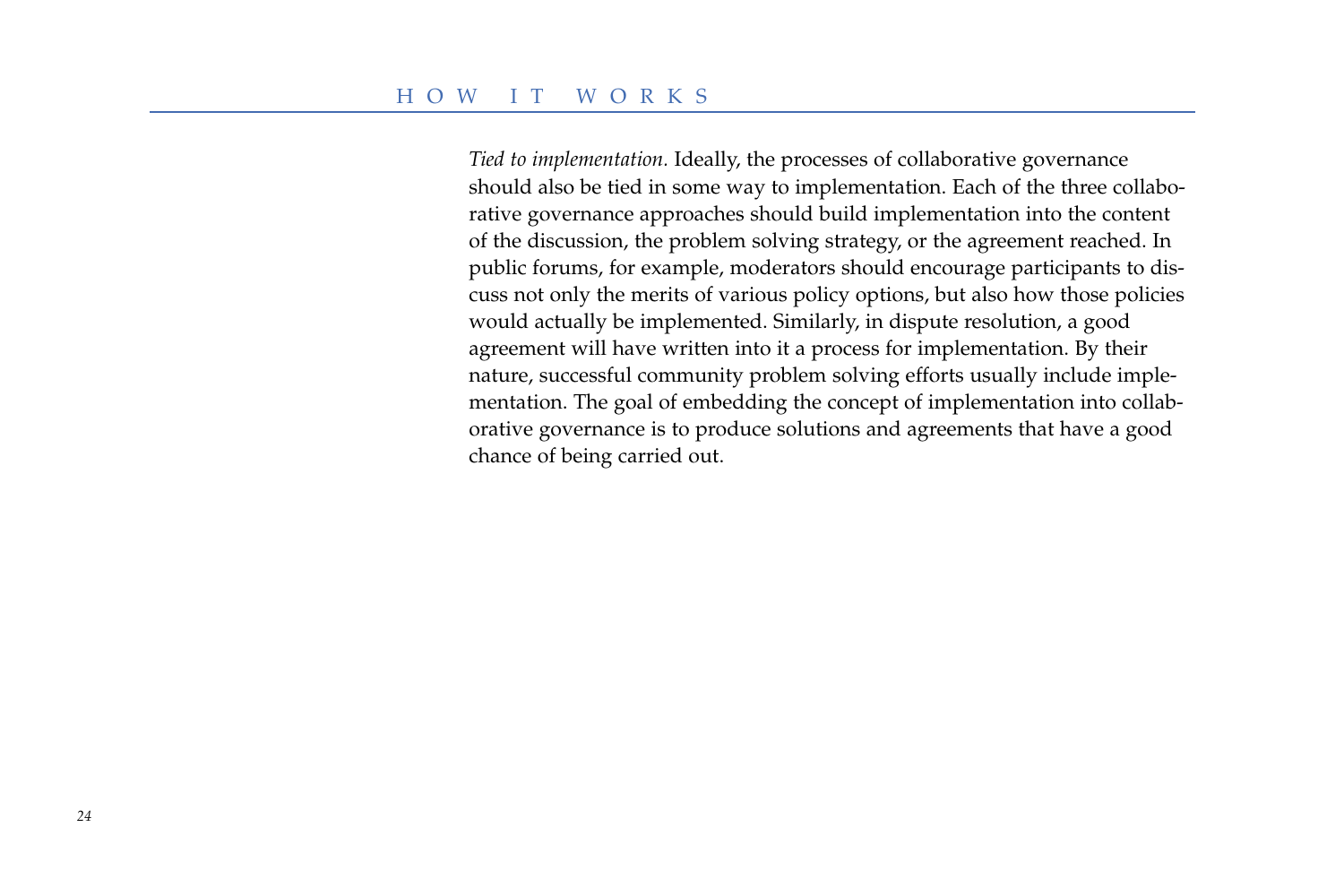# **What Grantmakers Can Do**

*Terry Amsler and Malka Kopell*

This guide discusses the emerging field of collaborative governance and provides a framework for understanding its different facets. Before we conclude, we would like to leave you with a few ideas from the Hewlett Foundati a framework for understanding its different facets. Before we conclude, we would like to leave you with a few ideas from the Hewlett Foundation and from some of your other colleagues about how we as grantmakers can approach this field in a way that fits into our various foundations' program interests.

We want to begin by emphasizing the point that we see collaborative governance not as an end in itself, but as a means to an end. Our interest in collaborative governance is based on the convergence of several interests, including the following:

- *Solving complex problems in different issue areas:* Traditional top-down, stovepipe approaches are now no longer adequate and often lead to gridlock. We need to design more bottom-up, collaborative approaches to address complex problems.
- *Encouraging government legitimacy, transparency, trust, and accountability:* There is growing concern that government is no longer accountable to citizens; new participatory processes are required to enhance transparency and trust while improving the quality of decisionmaking.

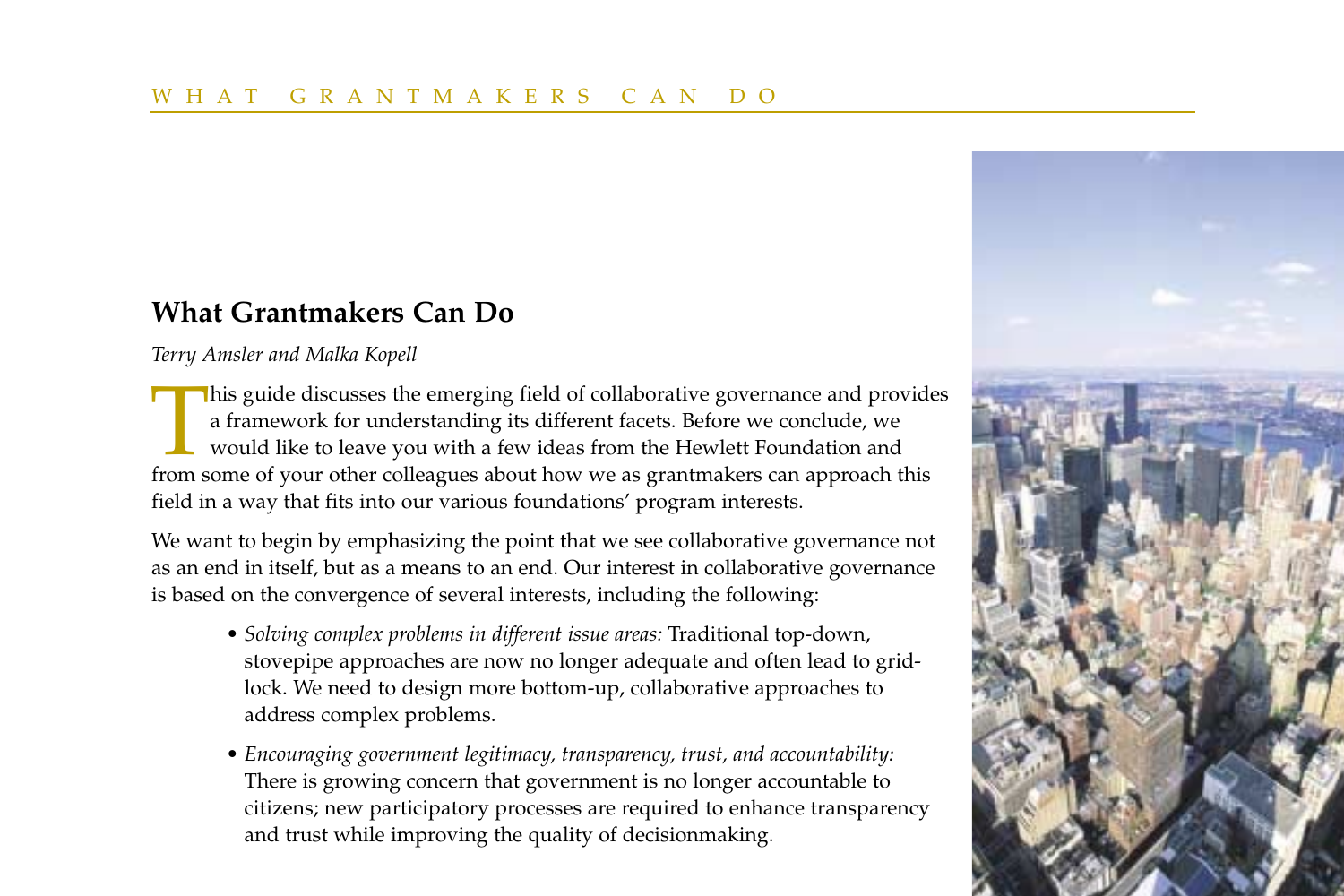*Grantmakers can play a key role by making a relatively small investment at a critical moment.*

- *Promoting informed and engaged citizens who can participate more effectively in democracy:* There is a value to educating citizens about critical issues and helping them participate more fully in the democratic process.
- *Promoting greater inclusiveness, fairness, and justice:* An important part of this focus is ensuring that all individuals, especially those who typically lack a strong voice in policy matters, are included in the decisionmaking process.

Although different grantmakers may have specific priority interests in each of these areas, what is now emerging is a broader understanding of how these pieces can fit together into a set of activities leading from citizen preferences to policy results.

# **A New and Unique Opportunity for Grantmakers**

There is a new and unique opportunity for grantmakers to play an active role in helping to build stronger connections between citizens and government within different stages of the collaborative governance continuum. Most of the examples in this guide have involved the key role of grantmakers at critical moments in the design and implementation of these innovative governance approaches. Too often, there is no other institution that can support these kinds of innovations: governments are increasingly fiscally constrained and often too competitive to invest in improving the governance process, while the business community does not always see the immediate payoff from these processes. Grantmakers have a special opportunity to help design improved governance processes by engaging citizens more effectively. A relatively small investment can bring large results.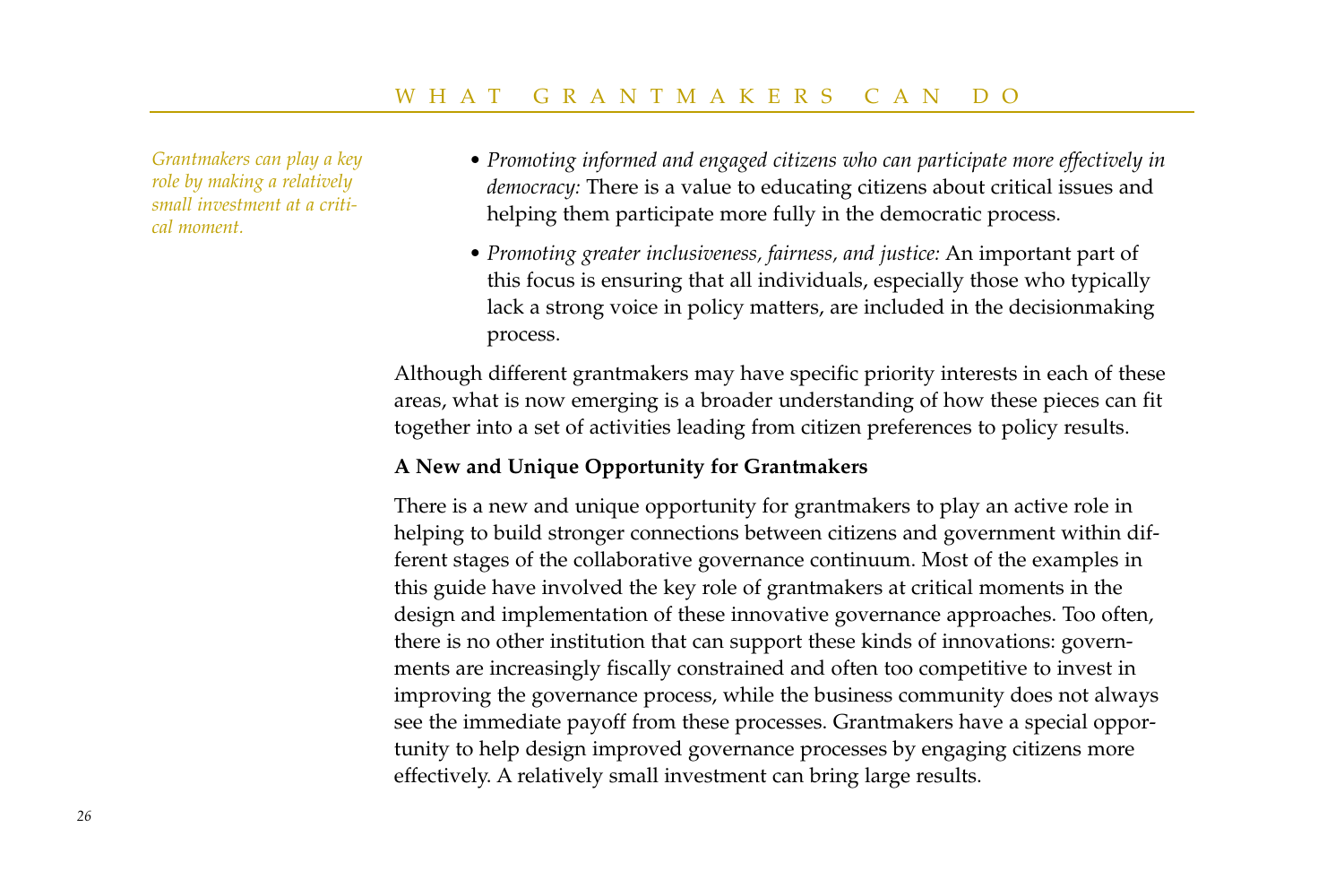As examples, it was an initial investment by the Eccles Foundation, which leveraged additional funding from the Hewlett Foundation and other grantmakers, that helped to make Envision Utah a nationally recognized model of successful collaborative governance. Likewise, small initial investments by the James Irvine Foundation helped to seed-fund collaborative regional initiatives in more than twenty regions of California. The Rauch Foundation, a family foundation in Long Island, has provided grant support for an indicators project—the Long Island Index—that has been a catalyst for bringing together a broad coalition of citizens and leaders to address challenges in that region. The Surdna Foundation has seed-funded a number of state and regional experiments focused on livable communities that have involved the design of new governance approaches.

#### **Questions Grantmakers Should Ask About Collaborative Governance**

While there is clearly a wide variety of tools and approaches inherent in a collaborative governance process, there are some important questions grantmakers can ask grantees when trying to sort out what problems need to be addressed, what tools and approaches are most appropriate for dealing with those problems, and who needs to be involved in those processes:

• *Does the problem require the involvement of citizens?* While most complex problems require the engagement of citizens as key participants to achieve a successful outcome, it is also clear that the nature of the problem should determine who actually needs to be involved and what kind of collaborative governance approach is required. Simply transplanting a successful example from another place will not necessarily lead to effective results.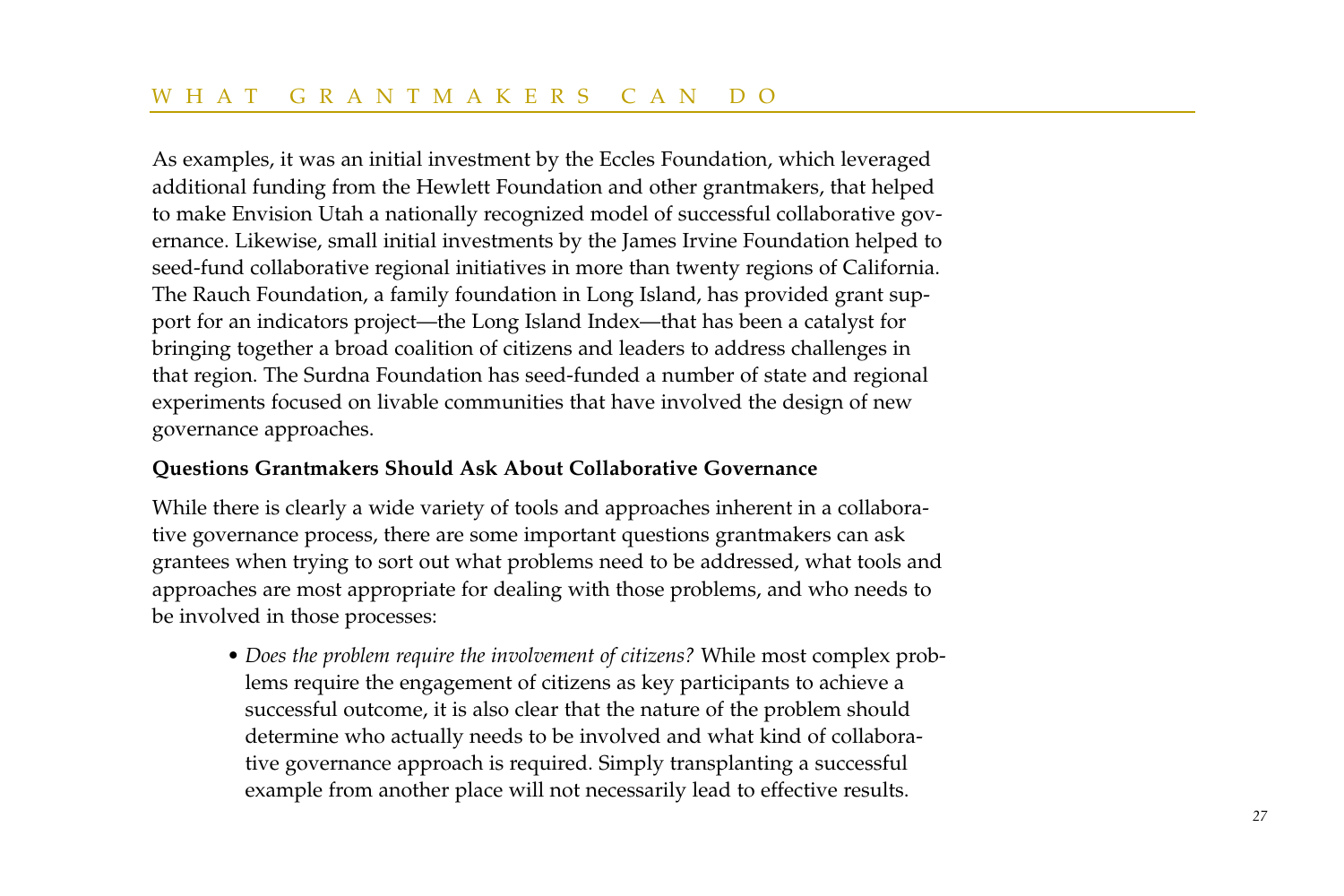- *Does the collaborative governance process require small-scale or large-scale solutions?* Some problems can be addressed on a smaller scale, using tools that are appropriate for that scale (e.g., Citizens Juries, study circles), while other problems may require large-scale solutions (e.g., 21st Century Town Meetings, deliberative polls). One size does not fit all.
- *Is collaborative governance connected to the real decisionmaking process?* Although this may seem an obvious point, too often public involvement processes are disconnected from real decisionmaking and can lead to frustration on the part of the participants. Making sure decisionmakers are included in the "upfront" deliberations is an important element for successfully connecting informal and formal processes.

Grantmakers can play an important role by working with grantees to ensure that these questions are answered and, if appropriate, addressed.

#### **Avoiding Potential Pitfalls**

There are several major lessons we have learned about collaborative governance that we hope can help our colleagues avoid potential pitfalls when helping grantees to design—and work within—effective collaborative governance systems.

• *Think beyond tools:* In designing the most appropriate approach, it is important to focus on the problem or opportunity at hand, not simply the tools that are proposed to deal with it. Too often, grantmakers are presented with a proposal that contains a deliberative democracy, collaboration, or negotiation tool, but doesn't show a clear understanding of whether this tool is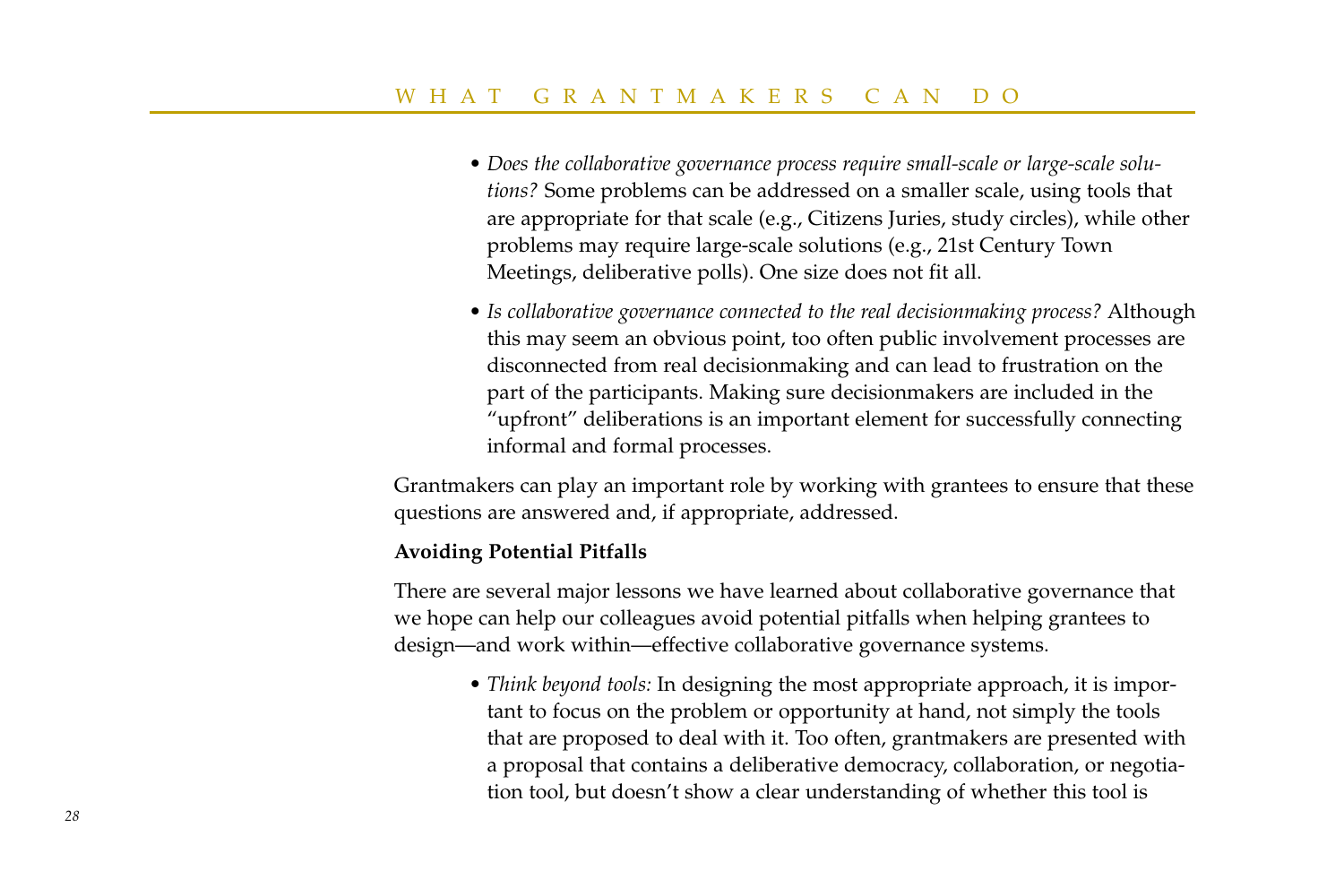appropriate for the specific problem. For example, although a forum for public deliberation might be best in cases where a decisionmaker is trying to take the pulse of the public, the tool of multi-stakeholder dispute resolution may be more appropriate to address underlying conflict among stakeholders.

- *Promote inclusiveness:* One of the challenges with all of these approaches and tools is to ensure that everyone is at the table. Some individuals and groups, especially low-income people, are frequently left out of the deliberation and dialogue process, and special efforts need to be made to promote their inclusion and participation. Designing the most inclusive collaborative governance approach is more likely to result in successful implementation because all the parties are involved at the earliest stages of the discussion. The key lesson in designing collaborative governance initiatives is to make sure that all the players are at the table right from the start, not just at the later stages.
- *Deal with conflict:* Sometimes consensus-oriented processes fail to accurately gauge conflicting interests among participants at the beginning or to recognize emerging conflicts that arise in the course of deliberation, negotiation, or problem solving. According to Christopher Karpowitz and Jane Mansbridge, "Facilitators and members of any group must try particularly hard to find ways to ensure steady and realistic updating of participants' understandings of one another's values and interests." Taking up the real disagreements that exist in a collaborative governance process, rather than

*Designing the most inclusive approach is more likely to result in successful implementation.*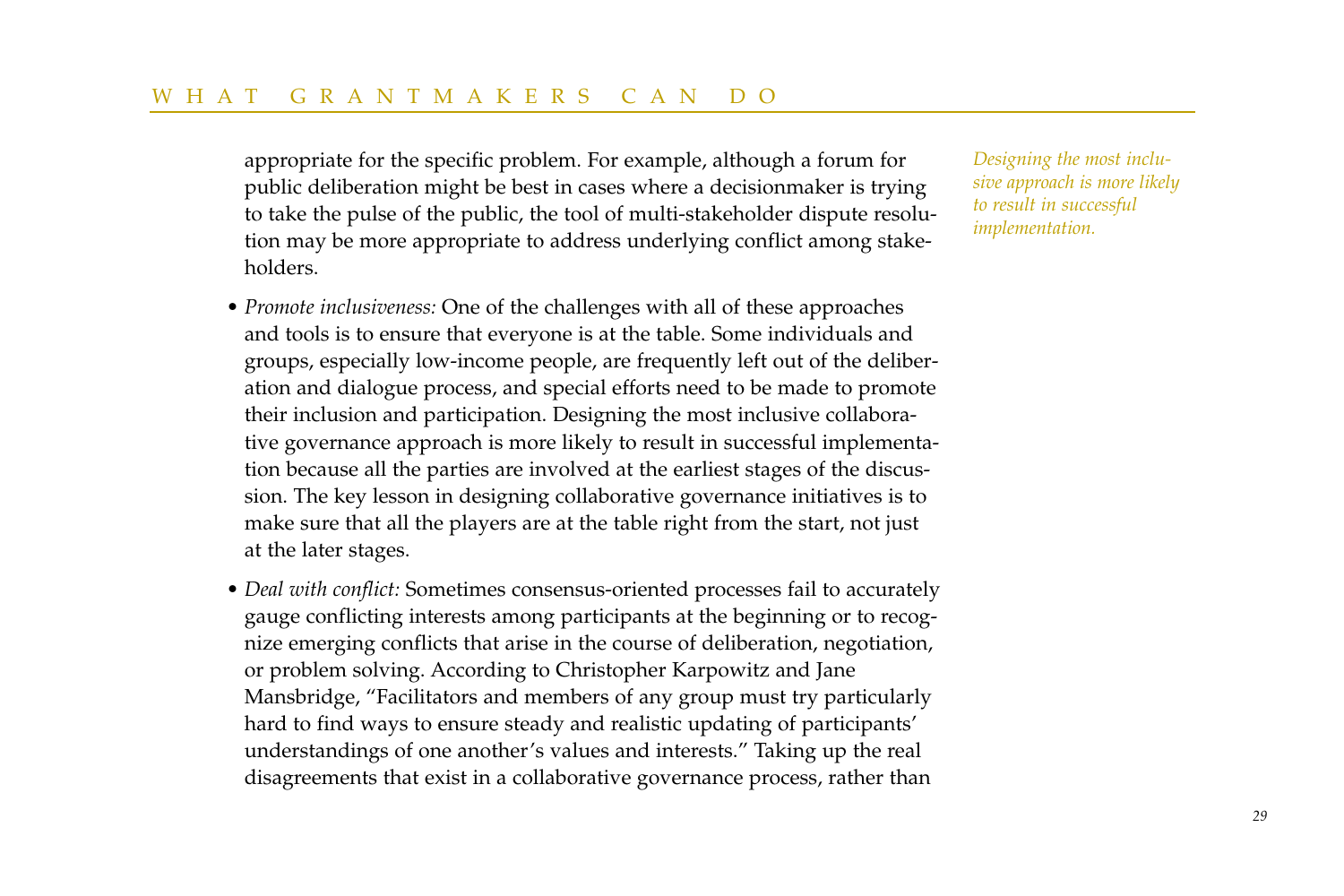placing too much emphasis "on the creation of shared values and solidarity," will help avoid reaching inauthentic or premature consensus.

• *Avoid "democratic deficits":* Archon Fung of the Kennedy School of Government at Harvard University points out four "democratic deficits" of conventional government: unstable preferences, thin representation, low accountability, and ineffective government institutions. He makes the case that many of the democratic innovations that engage citizens in collaborative governance can address "deficits" if these challenges are understood. Appropriate design should focus on who participates, how they communicate, and how they are empowered.

#### **Future Directions in Collaborative Governance**

Collaborative governance is an emerging field with many experiments underway. Excitement is growing that these experiments will point toward new ways of addressing our democratic challenges. There is still more to learn and more research to be undertaken. Several collaborative governance practitioners, such as the Alliance for Regional Stewardship, the Policy Consensus Initiative, the Deliberative Democracy Consortium, the National Coalition for Dialogue and Deliberation, the International Association for Public Participation, and the Kettering Foundation, among others, are exploring ways to support the development of innovative approaches to collaborative governance. A growing number of academic and research organizations are also studying this new field, including the Brookings Institution and the Collaborative Governance Network. In addition to support for specific experiments, one future direction for research in collaborative governance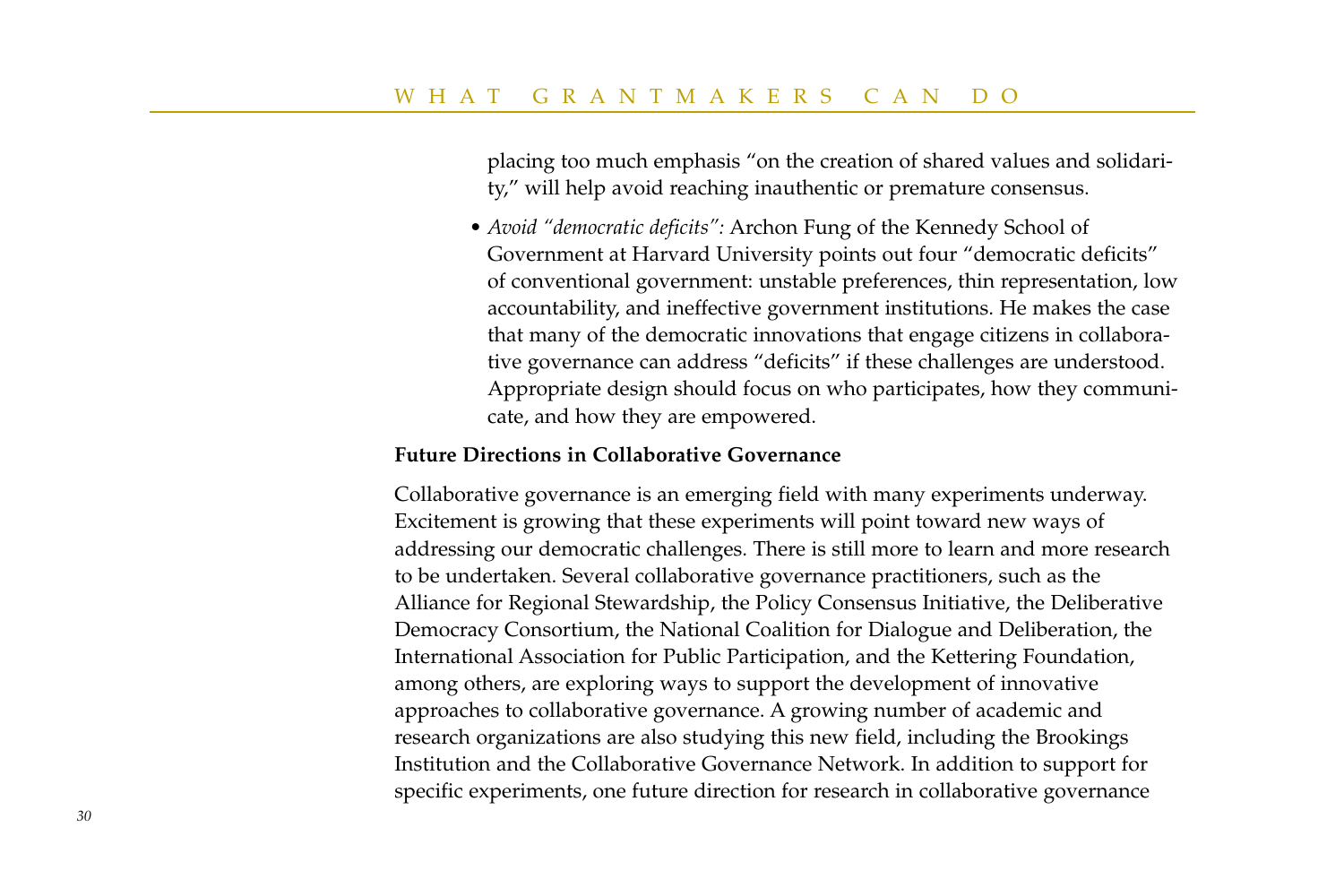might be a national assessment of these innovations that collects, analyzes, and reports results on an annual basis. This could be done in cooperation with national organizations that are already working in this field.

Now is a time for experimentation and learning. Increased support by grantmakers for research and assessment of innovative governance approaches can help us answer the questions about what works, when, and why.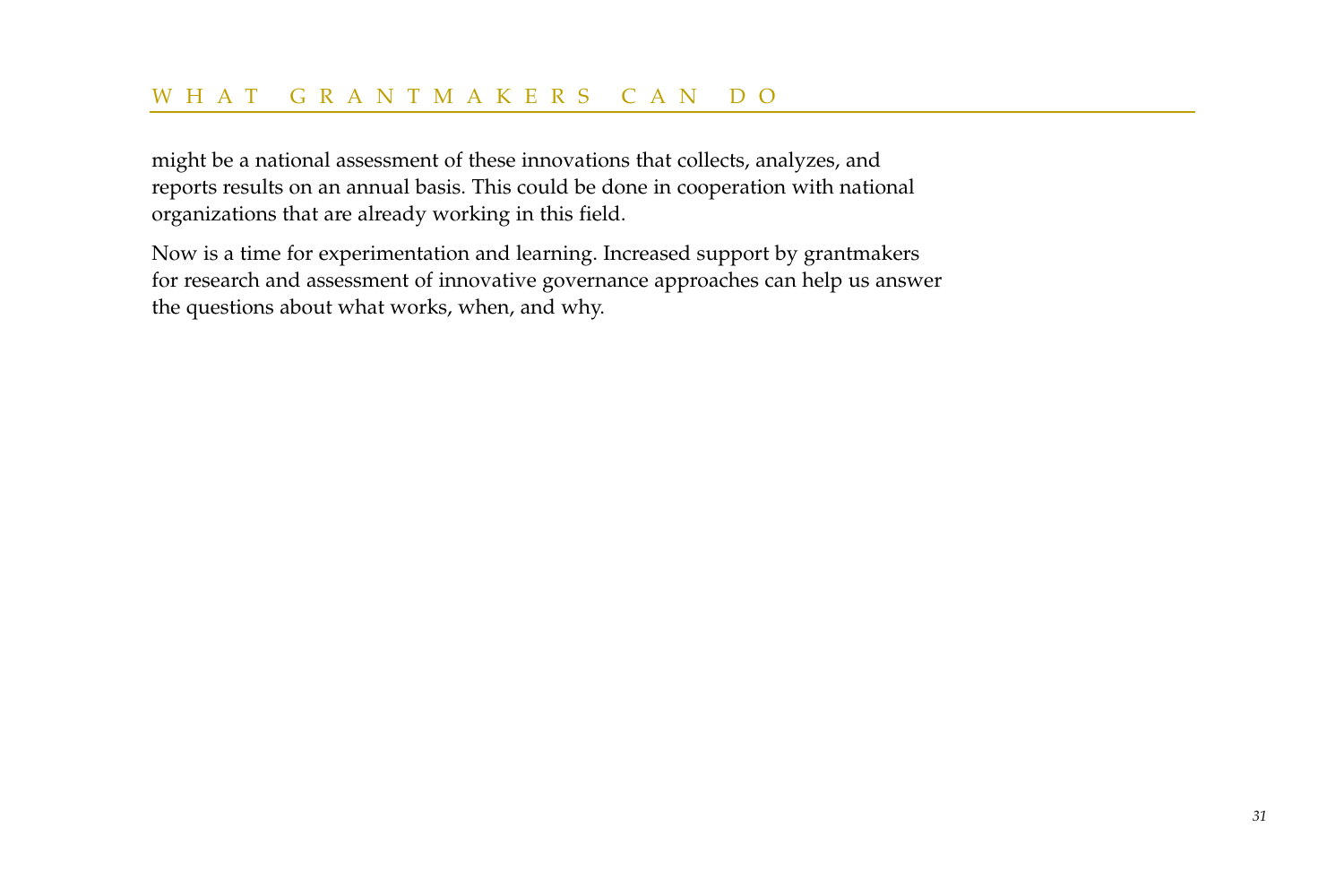# **REFERENCES BY CATEGORY**

#### **General**

Axelrod, Robert. *The Evolution of Cooperation.* New York: Basic Books, 1984.

Axelrod, Robert, and Michael D. Cohen. *Harnessing Complexity: Organizational Implications of a Scientific Frontier.* New York: Basic Books, 2000.

Benington, John. "Collaborative Governance," presentation, Innovations in Governance Executive Education Program: John F. Kennedy School of Government, Harvard University, 2003.

Dahl, Robert A. *On Democracy*. New Haven, CT: Yale University Press, 2000.

Donahue, John. "On Collaborative Governance," working paper, Corporate Social Responsibility Initiative: John F. Kennedy School of Government, Harvard University, 2004.

Moore, Mark H. "Some Alternative Conceptions of Governance as an Idea," working paper, The Weil Program on Collaborative Governance: John F. Kennedy School of Government, Harvard University, 2002.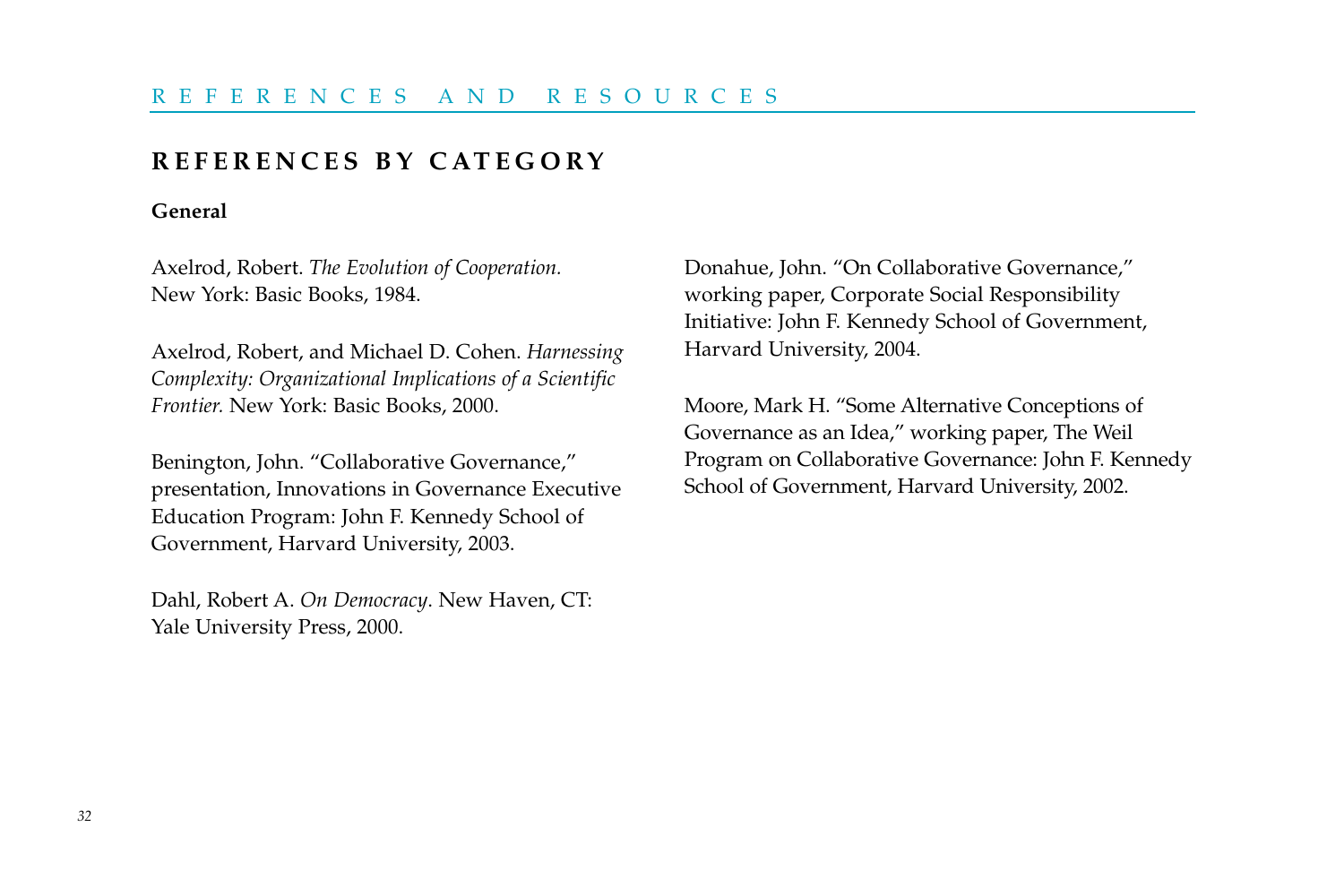#### **Citizen Participation**

Arnstein, Sherry R. "A Ladder of Citizen Participation." *Journal of the American Planning Association,* Volume 35, Number 4, 1969.

Cooper, Terry L. "Citizenship and Professionalism in Public Administration." *Public Administration Review,* Volume 44, 1984.

Gaventa, John. "Perspectives on Participation." Institute of Development Studies: University of Sussex, 2003.

Gaventa, John. "Strengthening Participatory Approaches to Local Governance: Learning the Lessons from Abroad." *National Civic Review,* Volume 93, Issue 4, 2005.

## **Collaboration**

Alliance for Regional Stewardship. *Regional Stewardship: A Commitment to Place.* Monograph 1, 2000.

Bollman, Nicholas P. "The Regional Civic Movement in California." *National Civic Review,* Volume 93, Issue 1, 2004.

Henton, Douglas, John Melville, and Kim Walesh. *Civic Revolutionaries: Igniting the Passion for Change in America's Communities.* San Francisco: Jossey-Bass, 2003.

Innes, Judith E., and David E. Booher. "The Impact of Collaborative Planning on Governance Capacity." Institute of Urban and Regional Development: University of California, Berkeley, 2003.

Innes, Judith E., and David E. Booher. "Reframing Public Participation: Strategies for the 21st Century." *Planning Theory and Practice,* Volume 5, Number 4, 2004.

Potapchuk, Bill, and Malka Kopell. *Community Development: A Guide for Grantmakers on Fostering Better Outcomes Through Good Process.* Menlo Park, CA: The William and Flora Hewlett Foundation, 2005.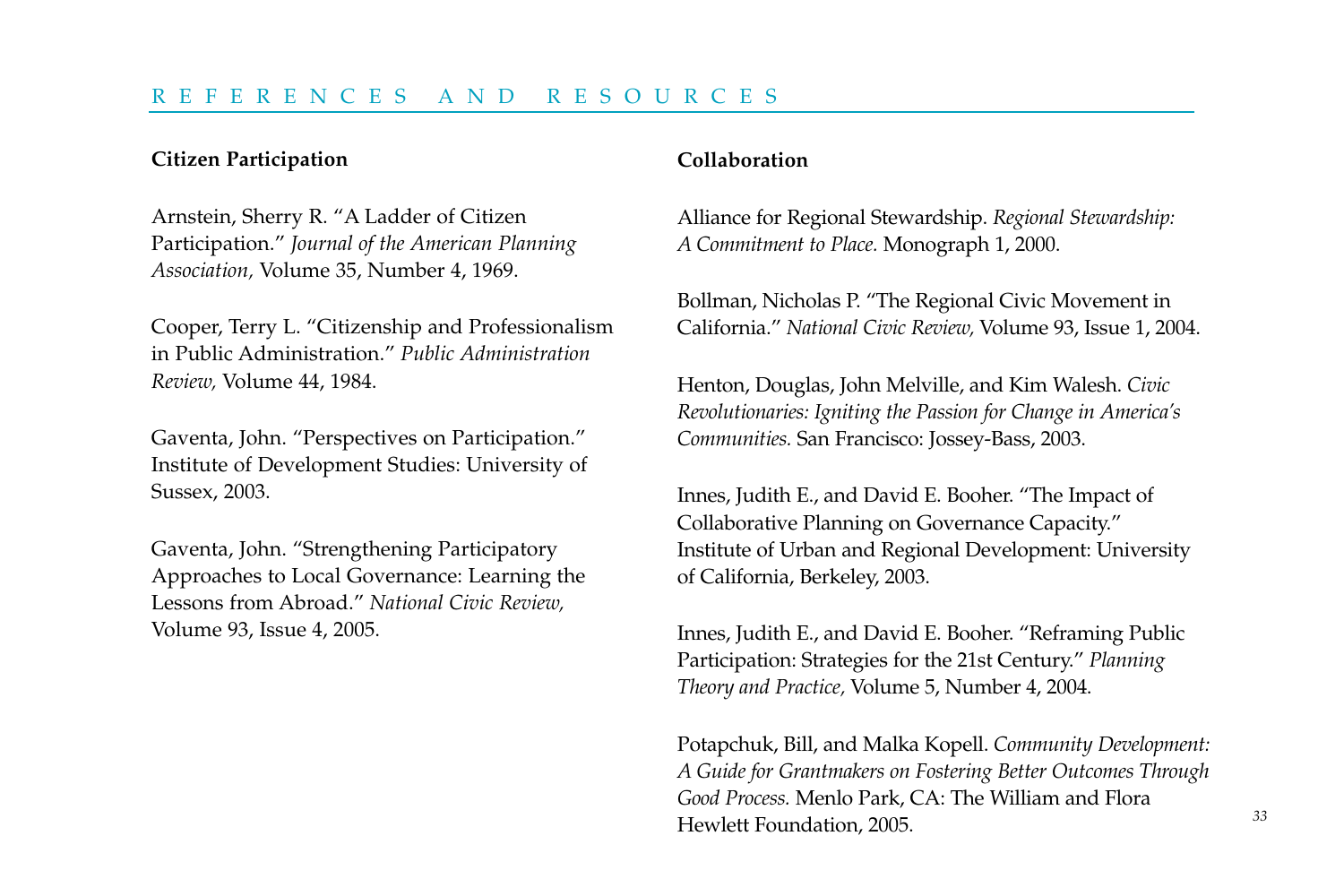## REFERENCES AND RESOURCES

#### **Conflict Resolution and Negotiation**

O'Leary, Rosemary, Terry Amsler, and Malka Kopell. *Environmental Conflict Resolution: Strategies for Environmental Grantmakers.* Menlo Park, CA: The William and Flora Hewlett Foundation, 2005.

Susskind, Lawrence, and Liora Zion. "Can America's Democracy Be Improved?" working paper, Consensus Building Institute: MIT-Harvard Dispute Resolution Program, 2004.

#### **Deliberative Democracy**

Abelson, Julia, et al. "Deliberations about Deliberative Methods: Issues in the Design and Evaluation of Public Participation." *Social Science and Medicine*, Volume 57, Number 2, 2003.

Collaborative Democracy Network. "Summary of Roundtable Discussion." Dillon, CO: International Symposium on Society and Resource Management, June 2004.

Fung, Archon. "Participation, Deliberation, and Representation in the Policy Process," presentation, Civic Engagement in the 21st Century Conference: University of Southern California, 2004.

Fung, Archon, and Erik Olin Wright. *Deepening Democracy: Institutional Innovations in Empowered Participatory Governance.* New York: Verso, 2001.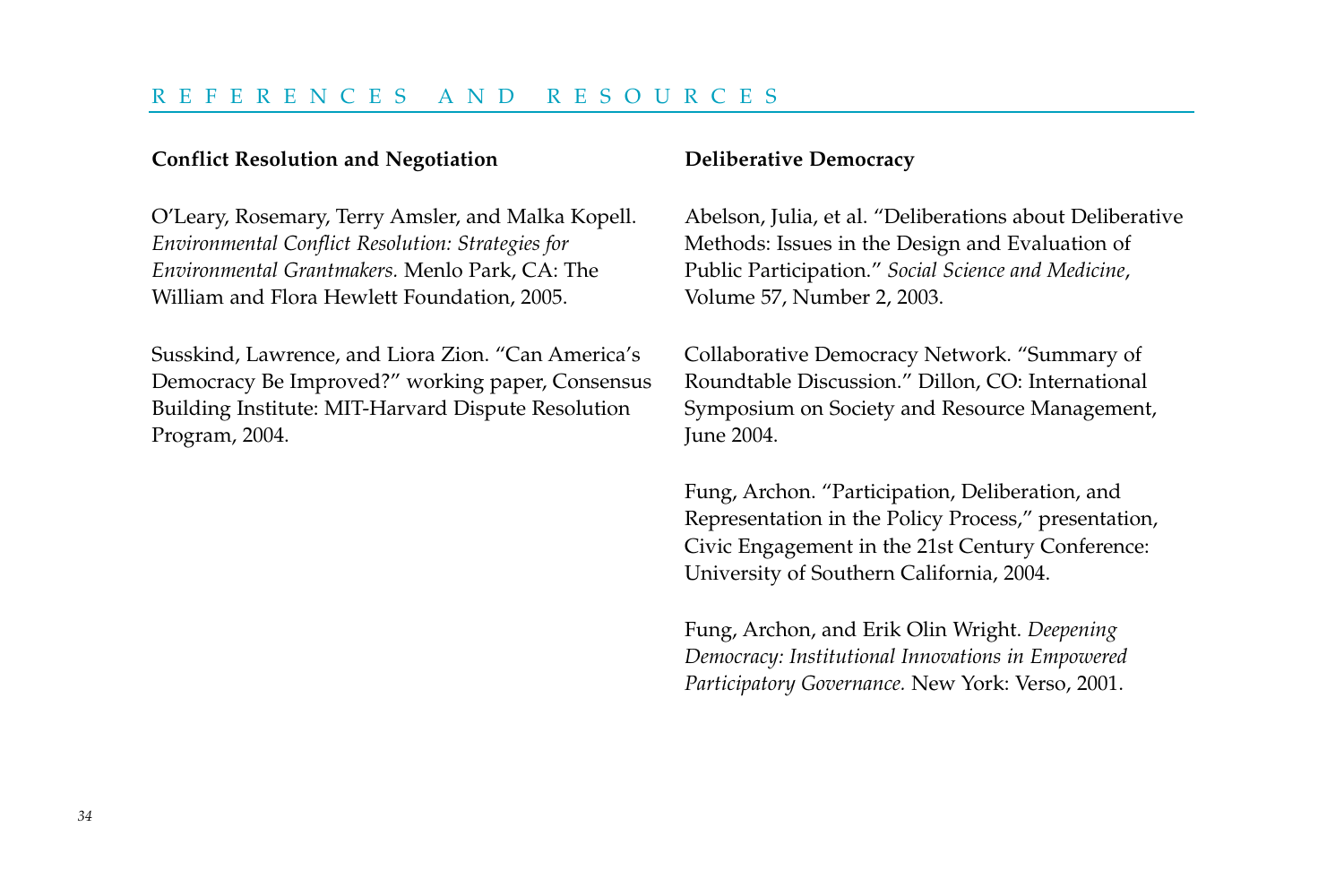# REFERENCES AND RESOURCES

Gastil, John. *By Popular Demand: Revitalizing Representative Democracy Through Deliberative Elections.* Berkeley, CA: University of California Press, 2000.

Gastil, John, and Peter Levine, eds. *The Deliberative Democracy Handbook: Strategies for Effective Civic Engagement in the Twenty-First Century.* San Francisco: Jossey-Bass, 2005.

Karpowitz, Christopher F., and Jane Mansbridge. "Disagreement and Consensus: The Need for Dynamic Updating in Public Deliberation." *Journal of Public Deliberation*, Volume 1, Issue 1, 2005.

Levine, Peter, Archon Fung, and John Gastil. "Future Directions for Public Deliberation." *Journal of Public Deliberation,* Volume 1, Issue 1, 2005.

Ryfe, David Michael. "The Practice of Deliberative Democracy: A Study of 16 Deliberative Organizations." *Political Communication,* Volume 19, Number 3, 2002.

Torres, Lars Hasselblad. "Deliberative Democracy: A Survey of the Field." Washington, DC: AmericaSpeaks, 2003.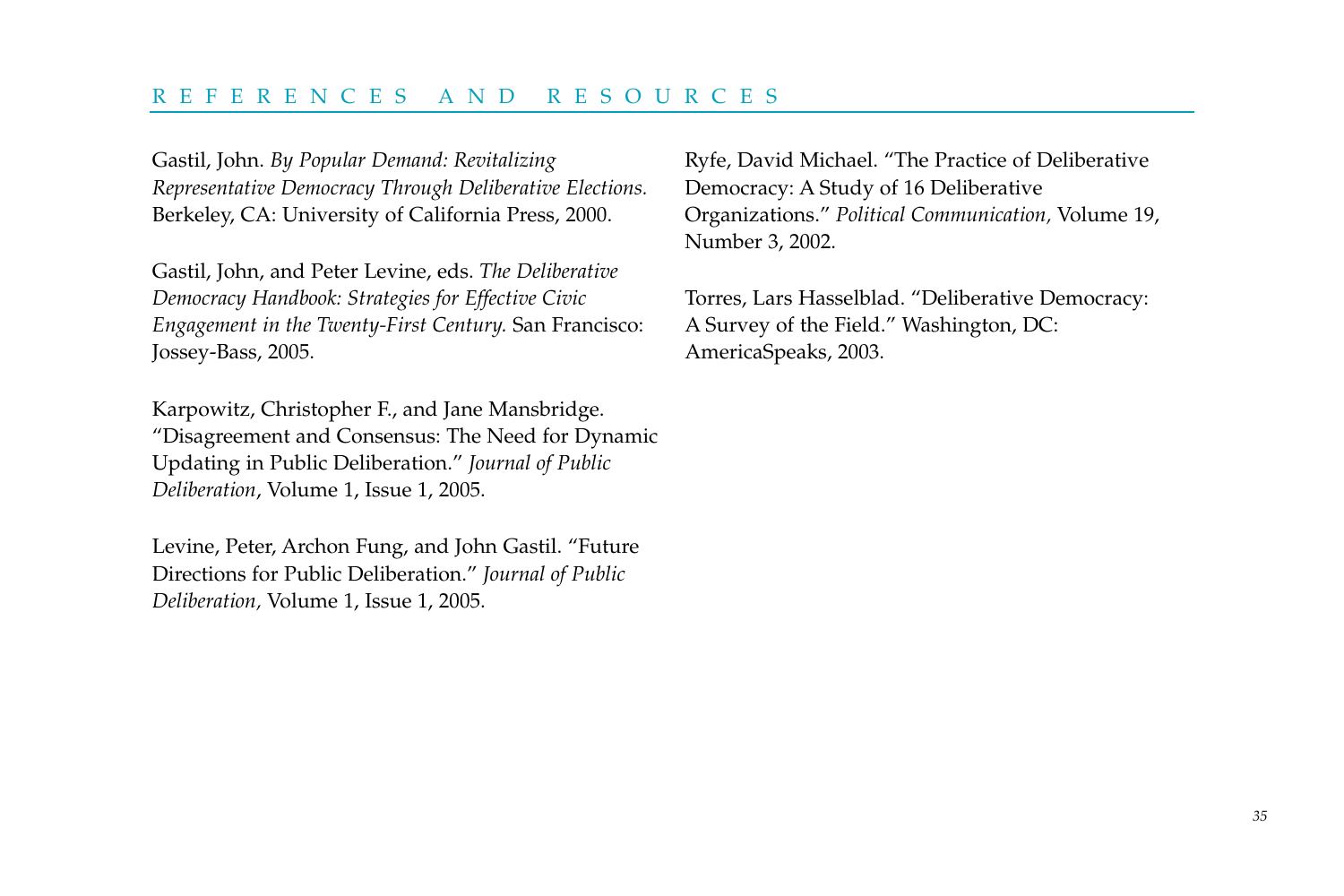# **NATIONAL AND INTERNATIONAL RESOURCE ORGANIZATIONS**

# **Alliance for Regional Stewardship**

# *www.regionalstewardship.org*

The Alliance for Regional Stewardship (ARS) is a national, peer-to-peer network of regional stewards who benefit by sharing experiences and working collaboratively on innovative approaches to common regional challenges.

#### **AmericaSpeaks**

#### *www.americaspeaks.org*

AmericaSpeaks is a nonprofit organization that engages citizens in public decisions using innovative deliberative tools including large-scale town halls supported by keypad polling, groupware computers, and interactive television.

# **Brookings Institution, Metropolitan Policy Program** *www.brookings.org*

The Metropolitan Policy Program at the Brookings Institution conducts research and supports projects aimed at redefining the challenges facing metropolitan America and at promoting innovative solutions to help communities grow in more inclusive, competitive, and sustainable ways.

# **Center for Deliberative Democracy** *http://cdd.stanford.edu*

The Center for Deliberative Democracy, housed in the Department of Communication at Stanford University, is devoted to research about democracy and public opinion obtained through Deliberative Polling.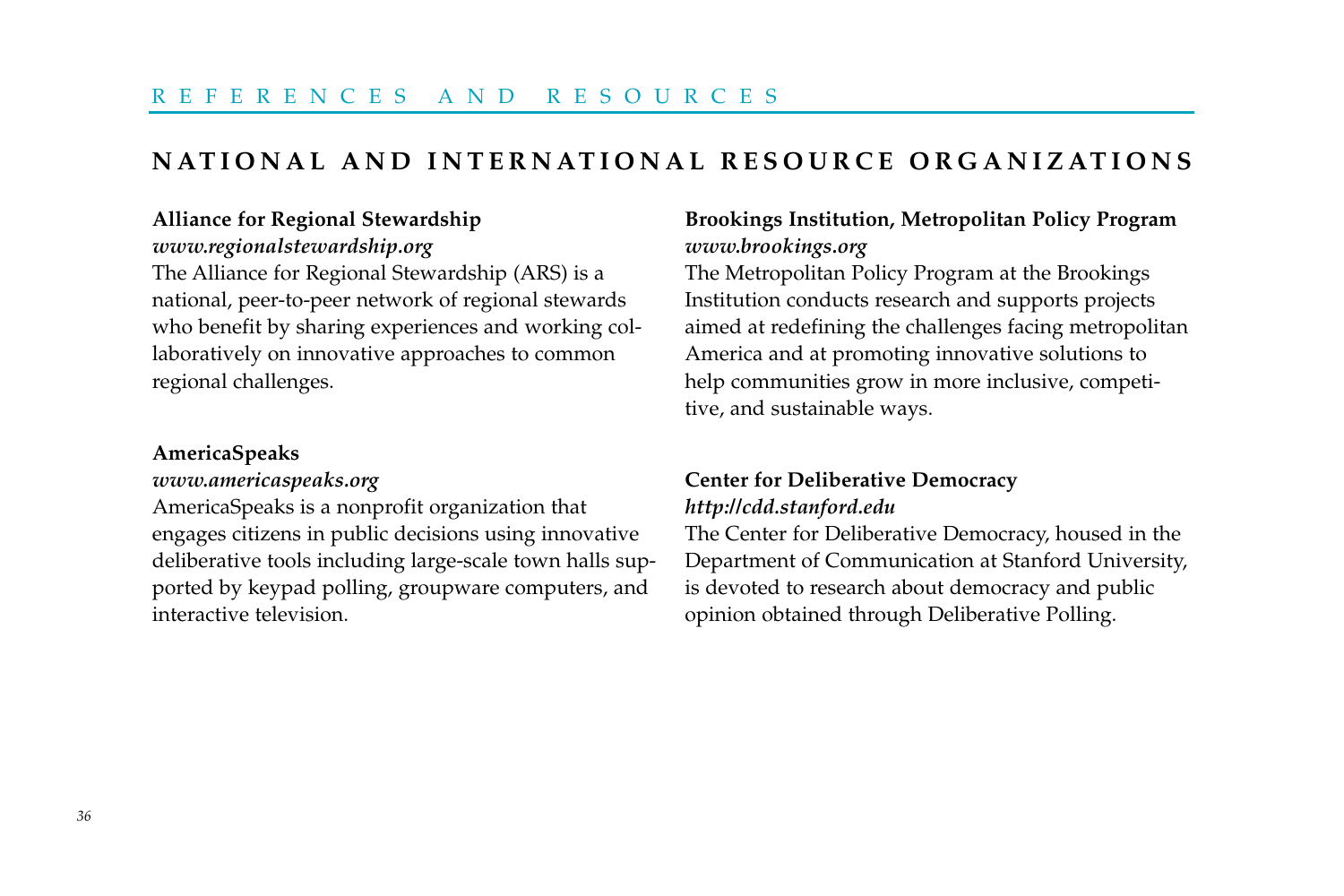#### **Collaborative Democracy Network**

#### *www.csus.edu/ccp/cdn*

The Collaborative Democracy Network is a network of more than seventy interdisciplinary and international scholars established to focus on the need to enhance the role of deliberative and collaborative methods in democratic governance. The goal of the network is to collaborate on research and theory building to strengthen the capacity of democratic governance institutions to produce better public policy.

# **Community Problem-Solving Project at The Massachusetts Institute of Technology** *www.community-problem-solving.net*

The Community Problem-Solving Project is a Web site based at The Massachusetts Institute of Technology that provides members of the public, private, and nonprofit sectors with free access to an online toolkit for community problem solving. In addition to strategy and program tools, the site also features a discussion board where users can network and learn from others involved in the community problem solving field.

#### **Consensus Building Institute**

*www.workablepeace.org/main-project-who.html* The Consensus Building Institute, Inc. (CBI), is a Cambridge-based nonprofit organization dedicated to improving the theory and practice of consensus building in government and civil society around the world.

# **Deliberative Democracy Consortium**

## *www.deliberative-democracy.net*

The Deliberative Democracy Consortium is a network of researchers and practitioners working together to strengthen the field of deliberative democracy.

# **Information Renaissance**

# *www.info-ren.org*

Information Renaissance is a nonprofit organization that promotes the use of the Internet to empower citizens to participate more fully in the democratic decisionmaking process.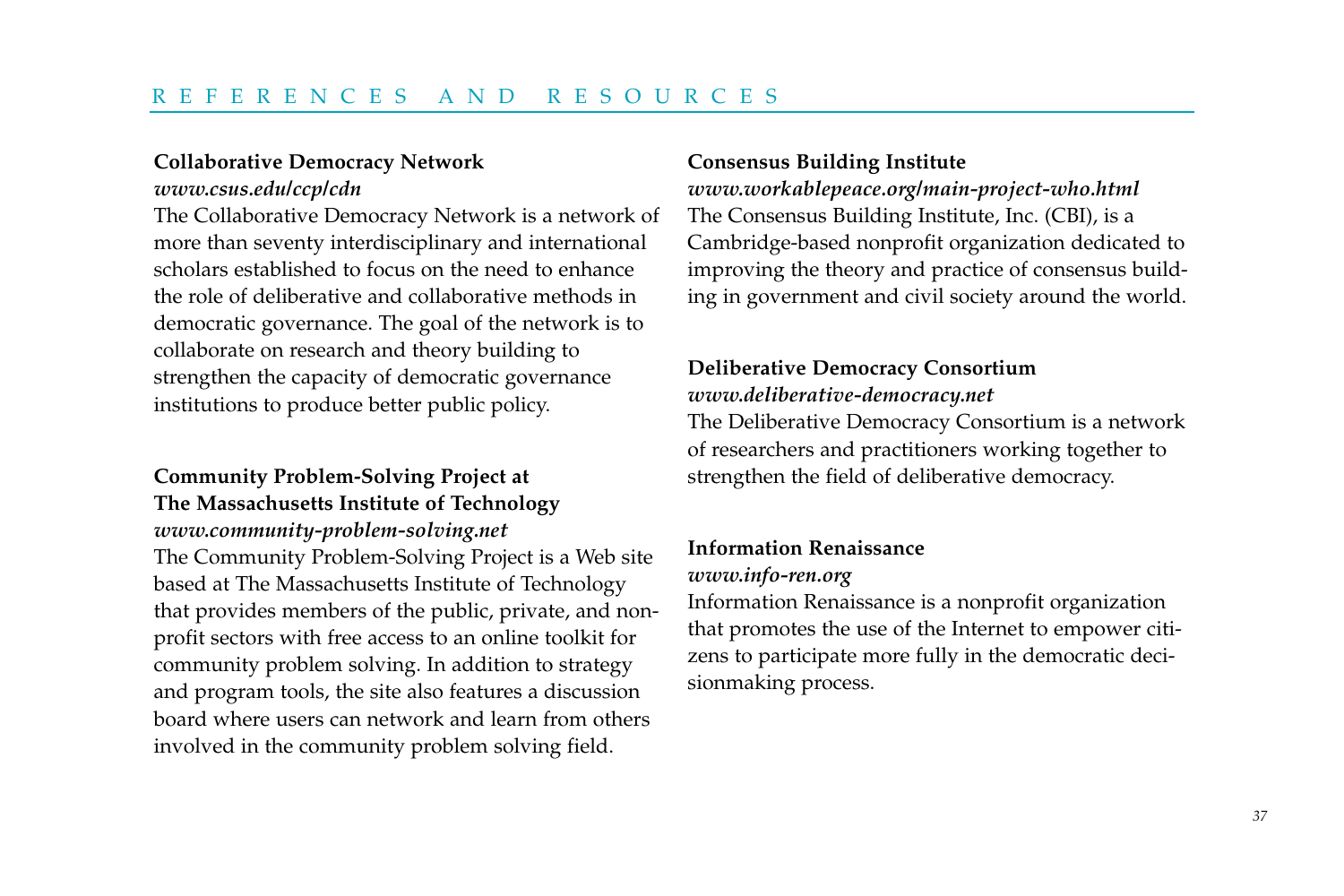#### **Institute for Local Government**

*www.ca-ilg.org/cgi*

The Institute for Local Government is the nonprofit research and education affiliate of the League of California Cities. The Institute has established a Collaborative Governance Initiative to support informed and effective civic engagement in public decisionmaking and to assist local officials in California to successfully navigate among the growing number of community engagement options that bring the public's voice to the table on important issues.

# **International Association for Public Participation** *www.iap2.org*

The International Association for Public Participation (IAP2) is an association of members who seek to promote and improve the practice of public participation in relation to individuals, governments, institutions, and other entities that affect the public interest in nations throughout the world.

# **Jefferson Center**

#### *www.jefferson-center.org*

The Jefferson Center is a nonprofit, nonpartisan organization that advocates the use of a democratic process known as the Citizens Jury.

# **Kettering Foundation** *www.kettering.org*

The Kettering Foundation is an operating foundation that conducts research focused on the question: What does it take to make democracy work as it should? Rather than looking for ways to improve on politics as usual, Kettering is seeking ways to make fundamental changes in how democratic politics are practiced.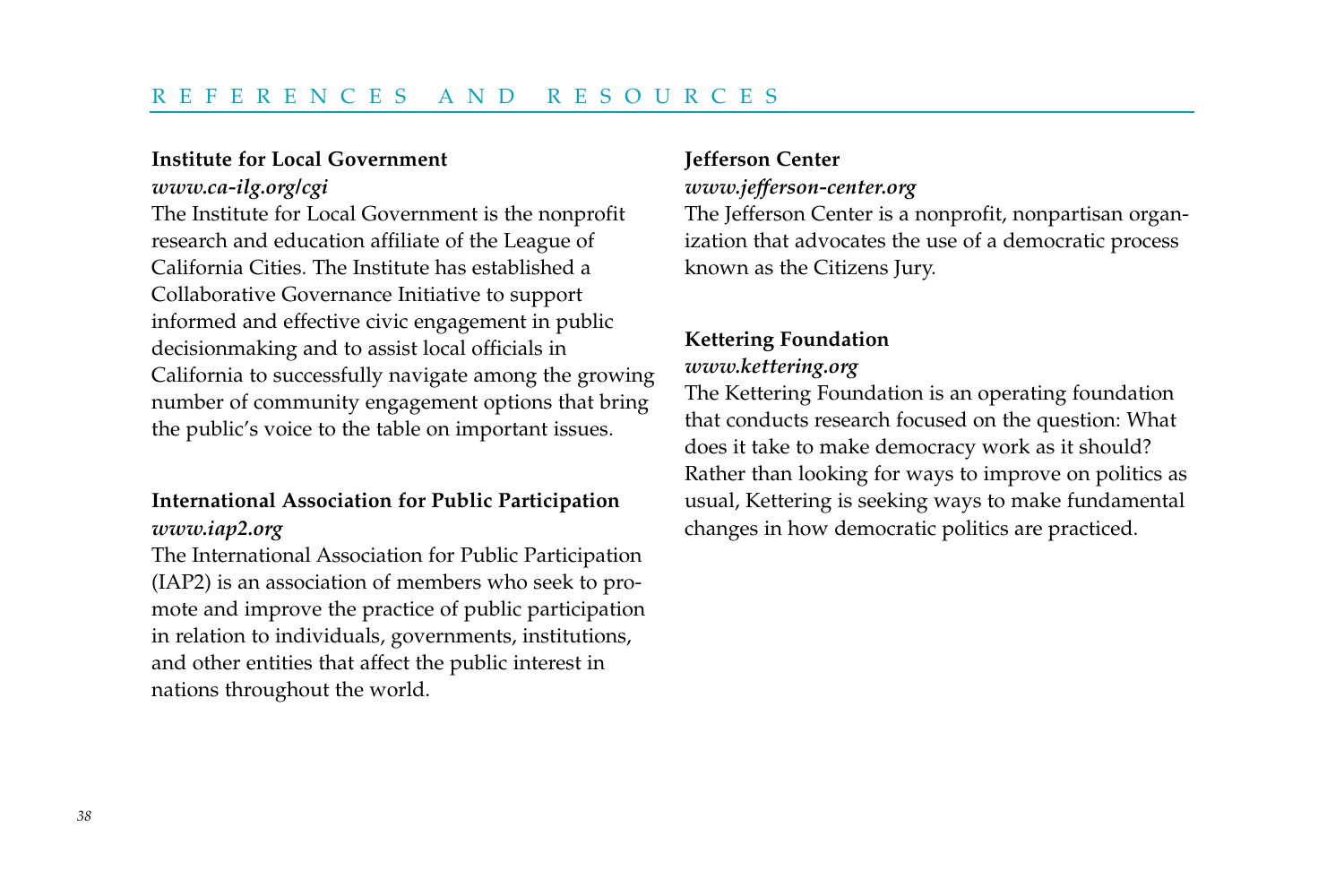#### **LogoLink**

# *www.ids.ac.uk/logolink*

LogoLink is a global network of practitioners from civil society organizations, research institutions, and governments working to deepen democracy through greater citizen participation in local governance. LogoLink encourages learning from field-based innovations and expressions of democracy that contribute to social justice.

# **National Civic League**

#### *www.ncl.org*

The National Civic League (NCL) is a nonprofit, nonpartisan membership organization dedicated to strengthening citizen democracy by transforming democratic institutions. NCL fosters innovative community building and political reform, assists local governments, and recognizes collaborative community achievement.

# **National Coalition for Dialogue and Deliberation** *www.thataway.org*

The National Coalition for Dialogue & Deliberation (NCDD) emerged from the October 2002 National Conference on Dialogue & Deliberation, which was held in Alexandria, Virginia, and was attended by 240 leaders in the D&D community. The Coalition has grown from 50 members at the time of the conference to more than 170 members a year later. The organizations and individuals who make up NCDD are committed to continuing to find ways to strengthen and unite the dialogue and deliberation community.

# **National Issues Forums Institute** *www.nifi.org*

National Issues Forums (NIF) is a nonpartisan nationwide network of locally sponsored public forums and structured dialogues for the consideration of public policy issues.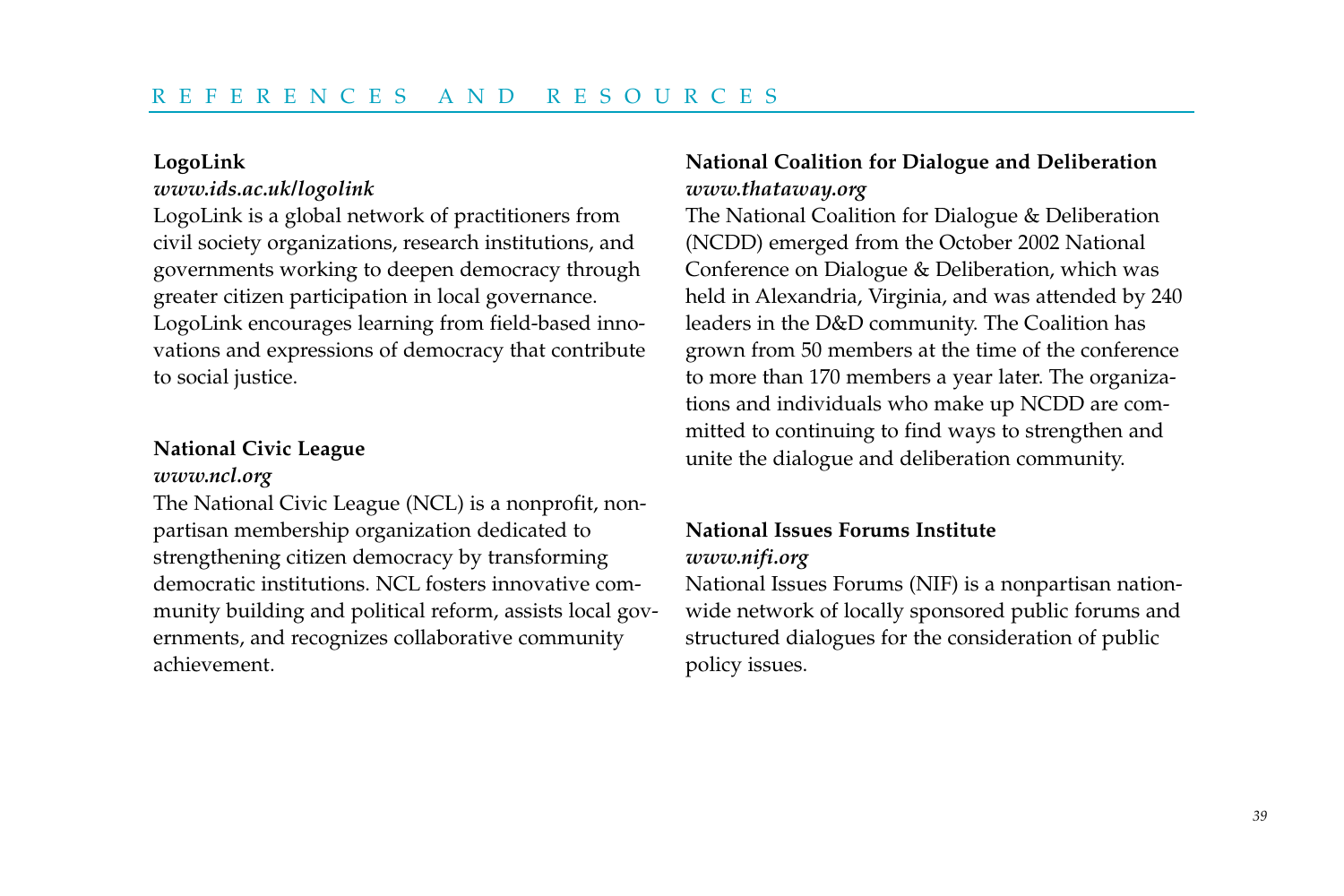# **National League of Cities**  *www.nlc.org*

The National League of Cities (NLC) has been working in the field of democratic governance for more than twenty years, in the unique position of being able to employ effective techniques to encourage and enable city officials in dialogue and inquiry around various forms of civic engagement, consensus building, collaboration, and participatory practices. NLC's "Strengthening Democratic Local Governance" Project has focused on effective democratic participation in public life, especially the structuring of public life to facilitate and support effective participation.

# **Policy Consensus Initiative**

#### *www.policyconsensus.org*

The Policy Consensus Initiative is a national nonprofit program working with leaders at the state level—governors, legislators, attorneys general, state agencies, and others—to establish and strengthen the use of collaborative practices in states to bring about more effective governance.

# **Public Agenda** *www.publicagenda.org*

Public Agenda is a nonpartisan, nonprofit organization founded by Daniel Yankelovich to help American leaders better understand the public's point of view and to help citizens know more about critical policy issues so they can make thoughtful, informed decisions. Public Agenda conducts policy research that frames issues, using polling and focus group methods.

# **Public Conversations Project** *www.publicconversations.org*

The Public Conversations Project is a nonprofit organization that fosters a more inclusive, empathic, and collaborative society by promoting constructive conversations and relationships among those who have differing values, worldviews, and positions about divisive public issues.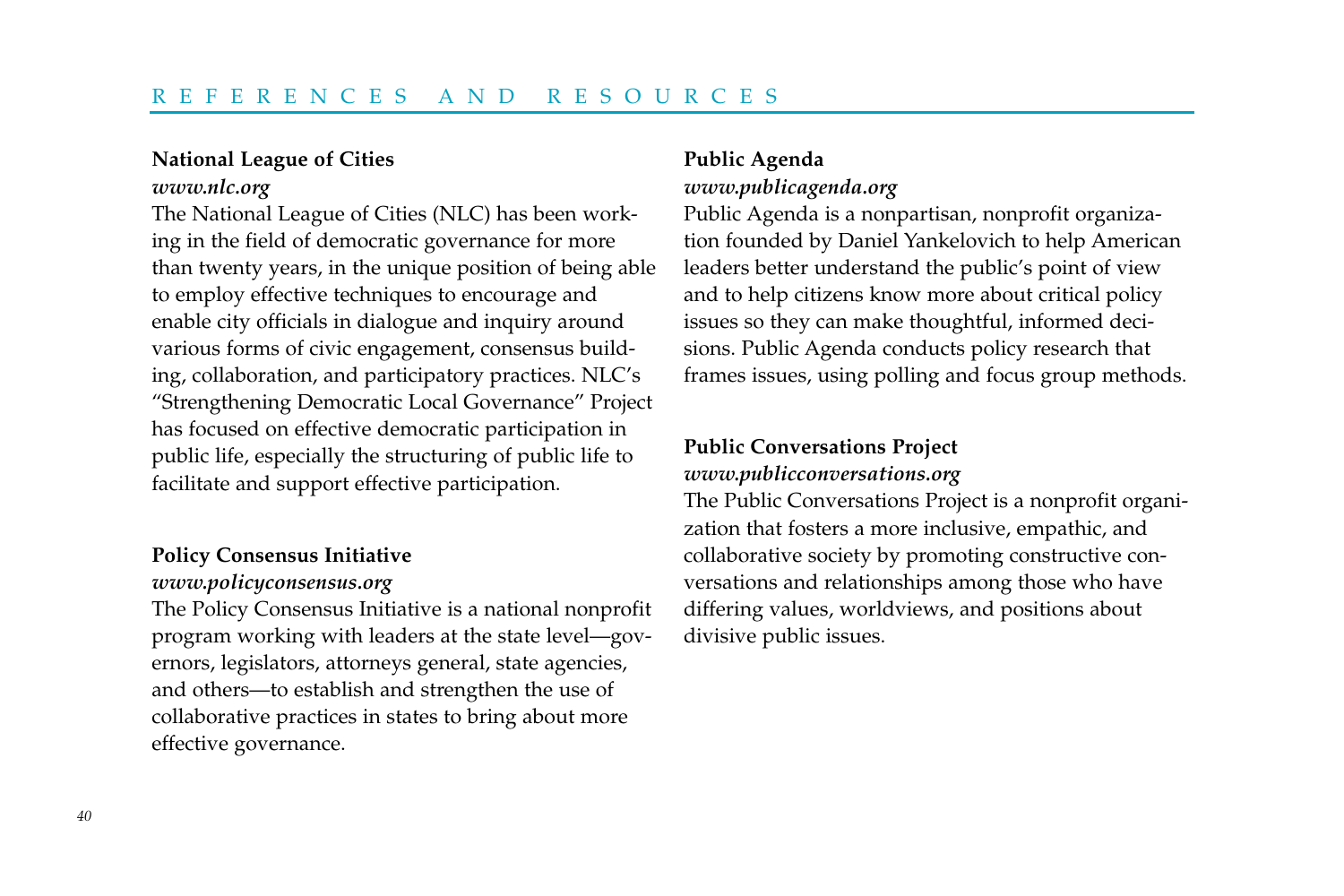# **Study Circles Resource Center** *www.studycircles.org*

The Study Circles Resource Center is dedicated to finding ways for all kinds of people to engage in dialogue and problem solving on critical social and political issues. SCRC helps communities by giving them the tools to organize productive dialogue, recruit diverse participants, find solutions, and work for action and change.

# **Viewpoint Learning Inc.**

#### *www.viewpointlearning.com*

Viewpoint Learning develops specialized dialogues for business and public policy. The purpose of the company is to advance a new form of learning learning through dialogue.

# **The Weil Program on Collaborative Governance** *www.ksg.harvard.edu/cbg/wpcg*

The Weil Program on Collaborative Governance's mission is to nurture a better understanding of the potential, limits, and proper realm of collaborative governance; to identify the professional skills that matter most in shaping effective, accountable collaboration in the service of common goals; and to promulgate those skills through the curricula of the Kennedy School of Government and other parts of Harvard University.